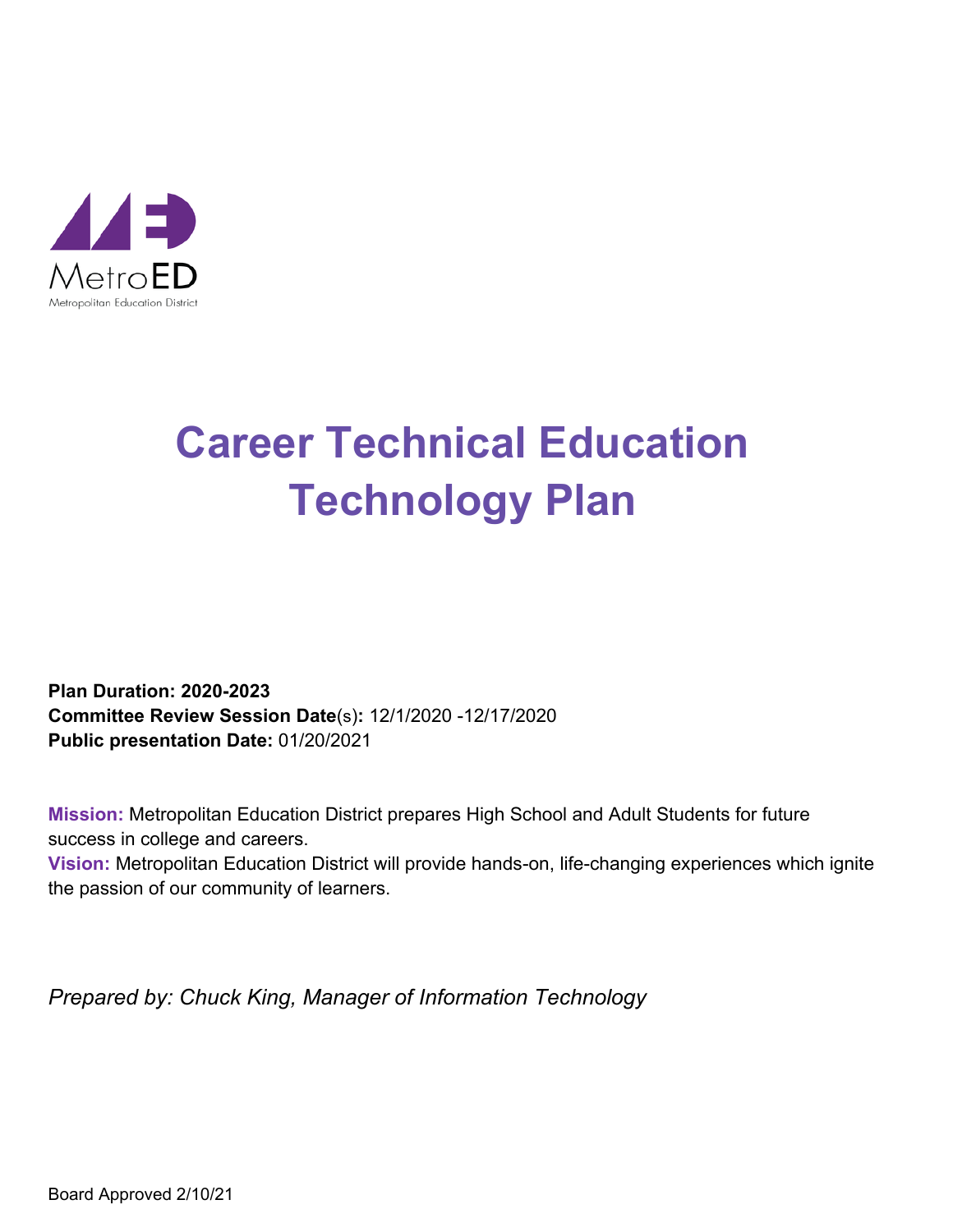## **Table of Contents**

**Introduction** 

Purpose of This Plan

**Student Demographics** 

**Technology Planning Structure** 

School Site(s) Digital Vision

Current District Technology Needs

#### Focus Areas

- 1. Digital Learning
	- 1.1. Goal
- 2. Equity
	- 2.1. Goal
- 3. Access
	- 3.1. Goal
- 4. Collaborative Leadership
	- 4.1. Goal

Technology Services, Support and Sustainability

**Appendix** 

**References**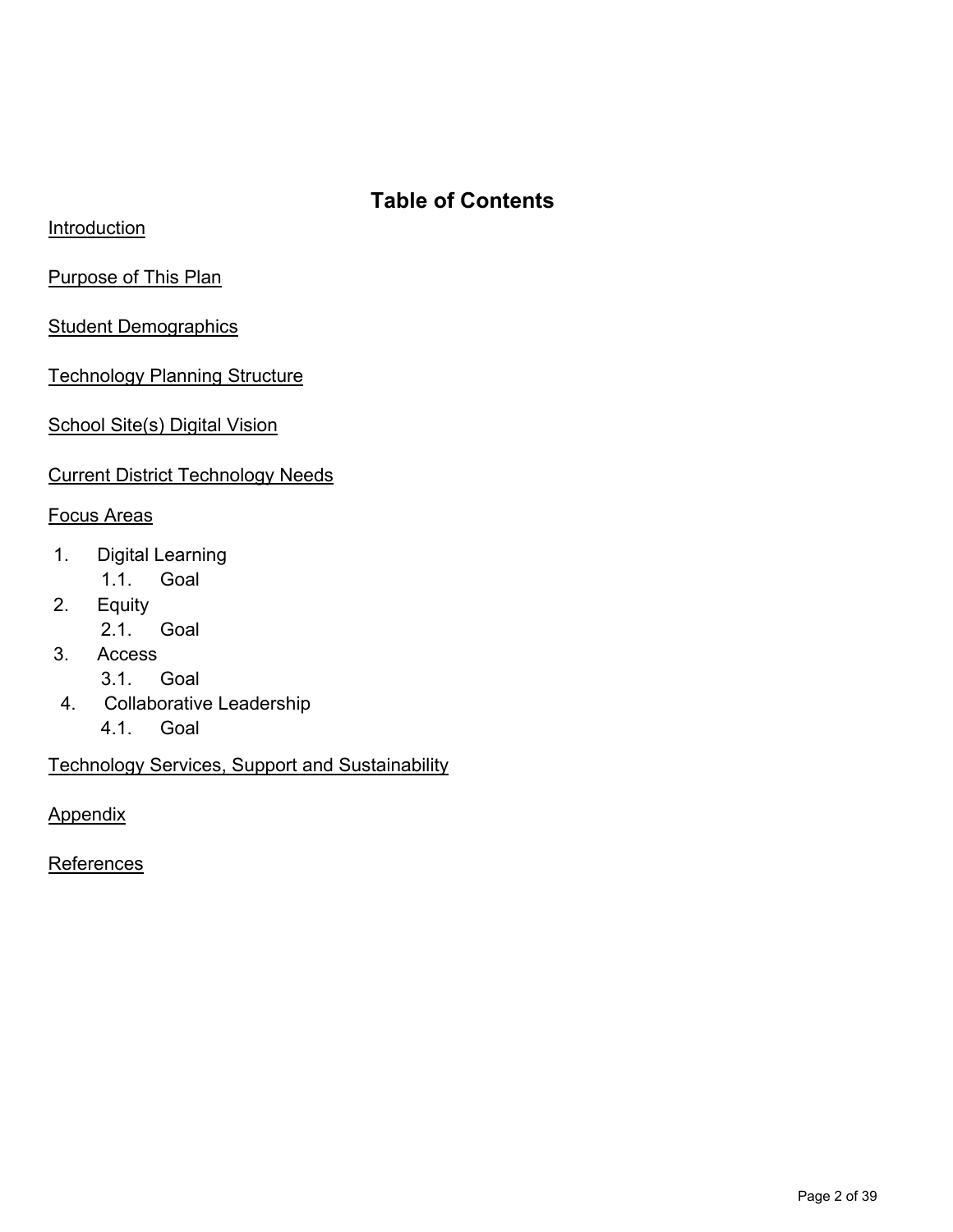



#### **Who We Are**

Metropolitan Education District is a regional provider of Career Technical Education and Adult Education. It is the largest career-oriented educational organization in Santa Clara County, consisting of high school and adult career technical, academic programs. Metropolitan Education District annually provides 3,000 students with skills to help them be productive, income-earning and contributors to Silicon Valley. Metropolitan Education District has two distinct and separate programs: Silicon Valley Career Technical Education mission is to educate eligible high school and adult students for success in careers and college in a professional, handson environment; Silicon Valley Adult Education mission is to provide a supportive learning environment that prepares students to achieve their fullest potential by developing skills to succeed in a global society; Silicon Valley Career Technical Education and Silicon Valley Adult Education programs are accredited by the Western Association of Schools and Colleges. The accreditation affirms the quality of instruction at Metropolitan Education District and assures coursework taken for credit will be accepted by other institutions, including colleges and universities.

#### **Purpose of This Plan**

Technology is a critical tool for preparing students for college and career readiness. This document represents a shared, forward-thinking vision of how technology can be used to further enrich classroom instruction and augment student learning in today's digitally-enhanced educational environment. The Metropolitan Education District has adopted the Future Ready Framework as a way to organize our key priorities and planning tools for districts. That vision called for equitable, personalized, applied, and engaged digital learning for all students. As MetroED schools begin to implement this vision, they are encouraged to consider the following areas: instruction, learning, and assessment; empowering, innovative leadership; technology & hardware; professional learning and building capacity; and data and privacy. The MetroED schools do not make this journey in isolation. Existing county and statewide systems are in place, and our colleagues nationwide have provided invaluable support and resources. While providing a balanced approach to integration, training, and support of technology over the next three years, the four focus areas, corresponding outcomes, and the actions and services described under each focus area of this plan will serve to strategically guide the procurement and implementation of purchased technology over the next three to five years. Moreover, this plan directly aligns with the goals contained in the district's Strategic Plan and further defines how technology will support the district's mission and vision.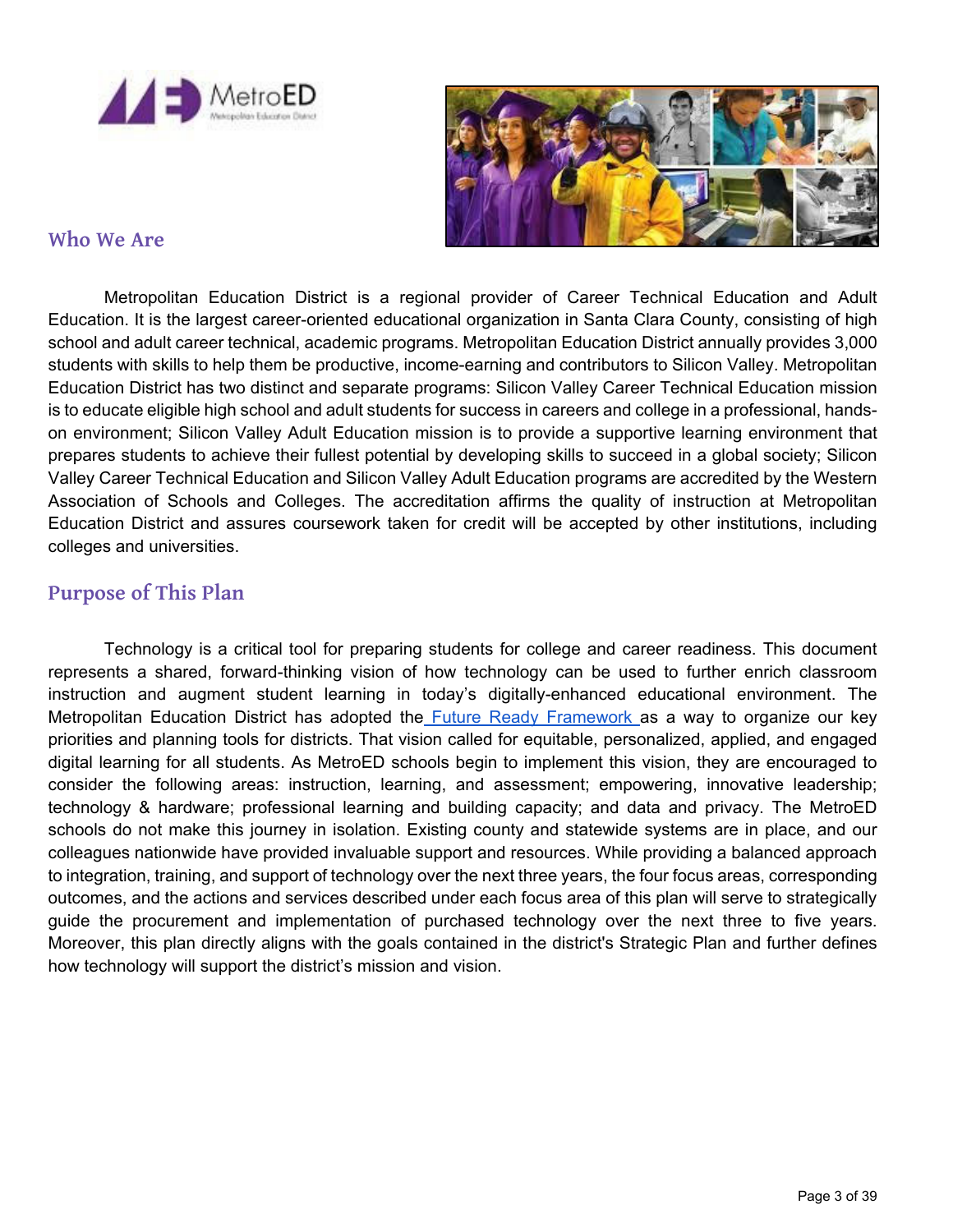

The MetroED Digital Learning Plans four areas of focus are:

- **Digital Learning** 
	- o Seven Domains of the **ISTE Standards for Students**
- **Equity** 
	- Connectivity
	- Access Digital Content & Devices
	- Accessibility Born into Devices
	- Experience Using technology to its potential (Going Beyond)
- **Active Use** 
	- Students become curators of their learning by creating artifacts
	- Connect curriculum to students' interests, strengths, and aspirations
- **Collaborative Leadership** 
	- Shared Forward Thinking
	- Strengths Based Professional Development

These focus areas are aligned with the Districts Strategic plans identified in 2018 & 2019:

- 1. Enhance technology knowledge and delivery
- 2. Build a collaborative and healthy culture
- 3. Increase organizational effectiveness and efficiency
- 4. Attract, develop and retain high quality staff
- 5. Achieve financial stability and sustainability
- 6. Increase student achievements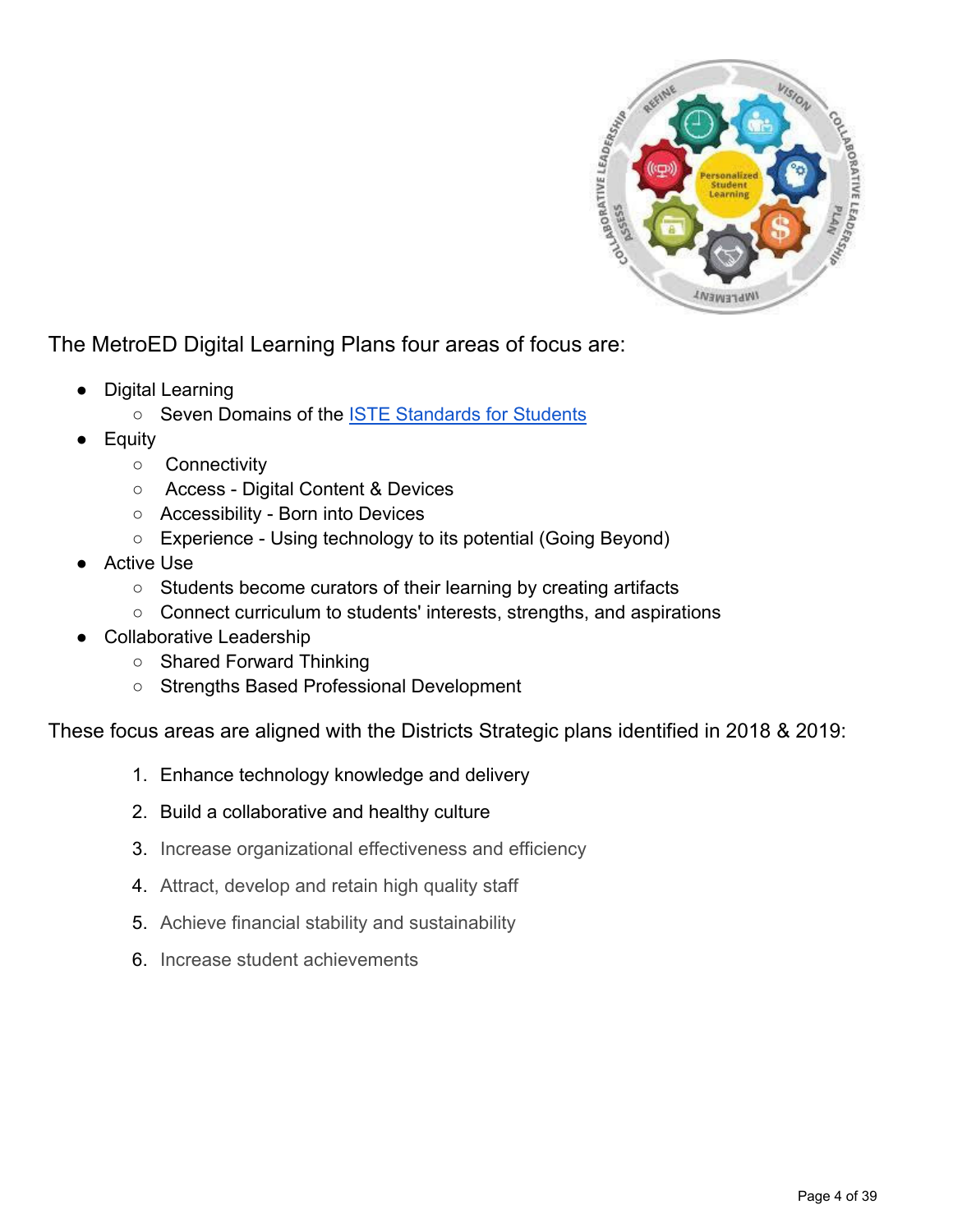#### **Student Demographics SVCTE**



MetroED was created by a *Joint Powers Authority (JPA)* by six school districts in Santa Clara County. The student population at the high school is currently divided by 617 females to 695 males for a total enrollment of 1312. 20% of students have an Individualized Education Program (IEP) for those eligible for special education.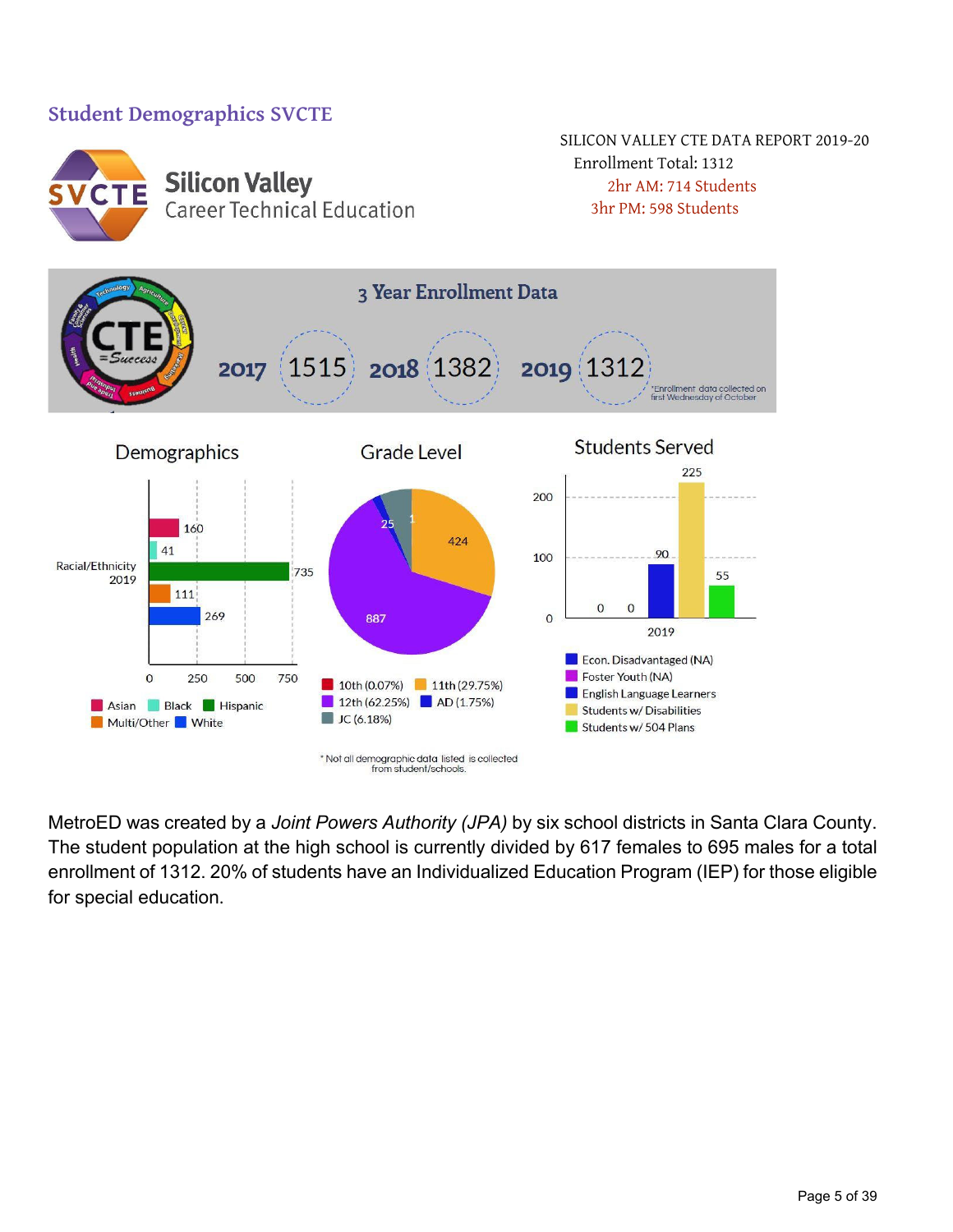## **Student Demographics SVAE**

# **Silicon Valley<br>Adult Education**

## Student Enrollment

| <b>Enrollment</b><br>Course  |     |
|------------------------------|-----|
| <b>Adult Basic English</b>   | 52  |
| English as a Second Language | 448 |
| High School Equivalency      | 140 |
| High School Diploma          | 45  |
| Career Technical Education   | 175 |
| Workforce Reentry            | 73  |
| <b>TOTAL</b>                 | 933 |
| High School Graduates        | 18  |
| High School Equivalency      | 140 |

Student Gender

Male *M* Female 62 % 37 %

## **Quick Facts 2019- 2020**



■ Native American ■ Asian ■ African American ■ Filipino ■ Hispanic ■ Mixed Heritage ■ Pacific Islander ■ Unknown ■ White

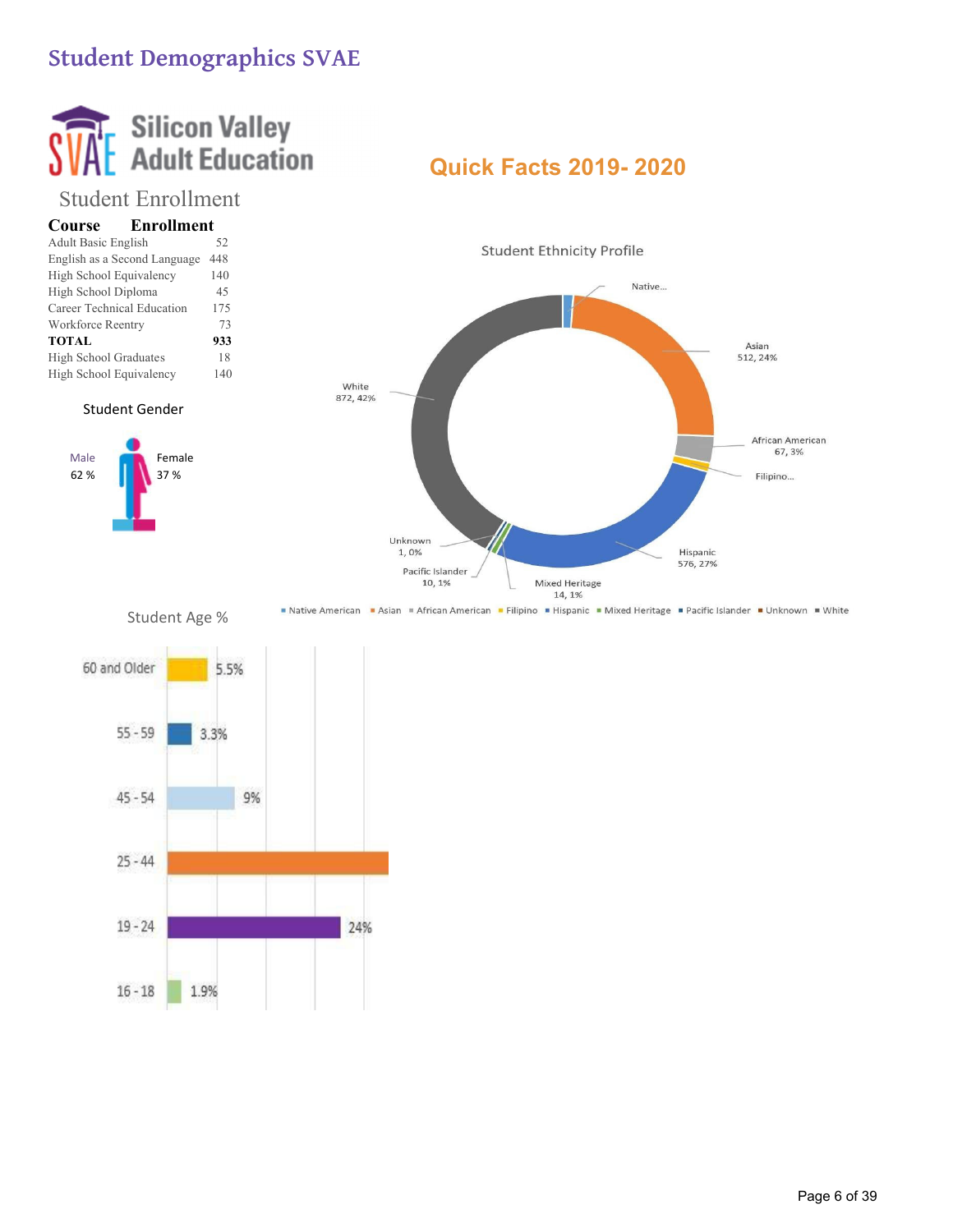## **Technology Planning Structure**

The Metropolitan Education District needs to continue defining, setting goals, and planning for classroom instructional technology through regularly scheduled technology meetings. The district's technology committee(s), is made up of members from a wide range of disciplines (administrators, teachers, support staff, etc.). This diversity brings together multiple viewpoints that strengthen the district's technology plans. Regular meetings ensure all stakeholders have a part in the planning process for the direction of classroom technology.

Committee members with input from cabinet include:

| Chuck King - Manager of Information<br>Technology<br>Alyssa Lynch - Superintendent<br>Ron Lebs - Chief Business Officer<br>Alecia Myers-Kelley - Director of<br>$\bullet$<br><b>Programs and Student Services</b><br>Ricky Carrillo - Manager of Facilities<br>Rosalie Ruiz - Accountability<br>$\bullet$<br><b>Specialist</b><br>Shannon McIntosh - Work Based<br>$\bullet$<br><b>Learning Specialist</b><br>Mery Cheung - Network Specialist<br>Lead | Martha Larson - Systems Support<br>$\bullet$<br>Specialist<br>Jim Burnham - SVCTE Teacher<br>$\bullet$<br>Jonathan Furtado - SVCTE Teacher<br>Norma Martinez - SVAE Coordinator<br>$\bullet$<br>of Adult Programs<br>Jenna Cestone-Greene - Academic<br>$\bullet$<br><b>Project Coordinator</b><br>Marleen Dinis - Academic Project<br>$\bullet$<br>Coordinator<br>Mark Brautigam - SVCTE Teacher<br>$\bullet$ |
|--------------------------------------------------------------------------------------------------------------------------------------------------------------------------------------------------------------------------------------------------------------------------------------------------------------------------------------------------------------------------------------------------------------------------------------------------------|----------------------------------------------------------------------------------------------------------------------------------------------------------------------------------------------------------------------------------------------------------------------------------------------------------------------------------------------------------------------------------------------------------------|
|--------------------------------------------------------------------------------------------------------------------------------------------------------------------------------------------------------------------------------------------------------------------------------------------------------------------------------------------------------------------------------------------------------------------------------------------------------|----------------------------------------------------------------------------------------------------------------------------------------------------------------------------------------------------------------------------------------------------------------------------------------------------------------------------------------------------------------------------------------------------------------|

#### **Technology Refresh Strategy**

The Metropolitan Education District is committed to managing its technology resources in an organized, deliberative, and cost-effective manner.

The following core principles guide this fundamental strategy and are expanded on in greater detail throughout:

- Having current technology is critical to the mission of MetroED.
- District technology will follow agreed standards when refreshed.
- A full inventory of technology equipment will be performed every two years (Biennial).
- The replacement cycle for technology at MetroED is:
	- Desktop computers = 7 years
	- $\circ$  Laptop computers = 5 years
	- Copiers/Printers = 7 years
	- $\circ$  Special Use items = Case-by-case (per technology type)
- Whenever budget will allow, any warranty for technology equipment will match expected life and replacement cycle defined herein.
- Prioritization of technology refresh will be based on established criteria and finalized in consultation with the District Technology Committee.
- Refresh of desktop computers will be staggered and represent no less than 20% and no more than 33% of existing equipment annually.
- An annual timeline for implementation of technology refresh will be followed to coincide with both academic and fiscal year constraints and existing planning cycles.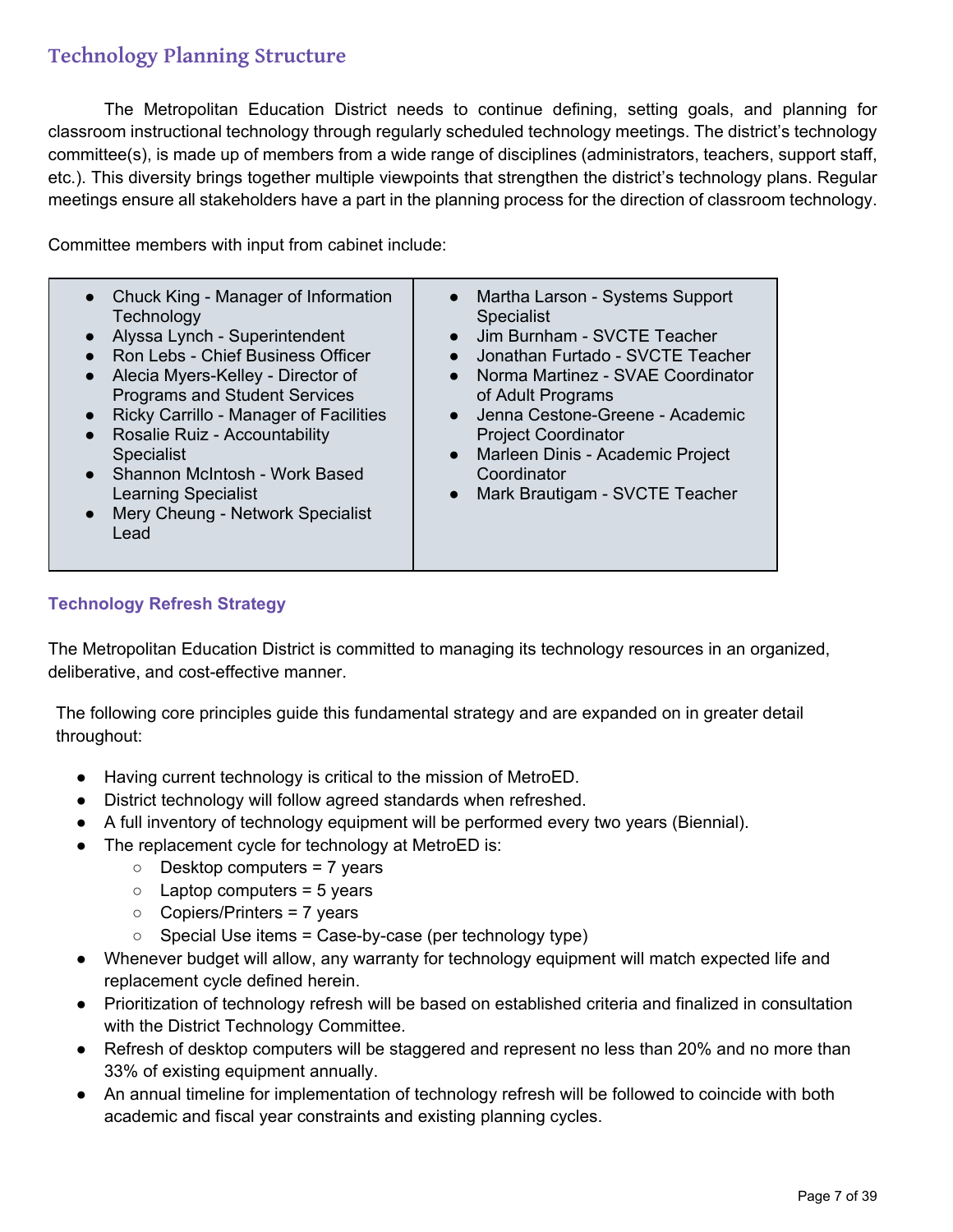#### **Reason for Strategic Need**

Adequate computer hardware and software are essential to the delivery of information in today's schools and to the efficient management of those institutions. Further, changes in technology require that a wellmanaged school have a systematic plan for upgrading and replacing computers, peripherals and other technologies to ensure that it offers access to the most basic services. Additionally, having an equipment replacement strategy in place can assist in allocating available resources and in making the best use of existing resources.

This strategy is intended to outline MetroED's technology refreshment plan. Typically, the term "technology" implies any device containing or operated by a computer chip. This strategy applies to all computer and network-related resources of MetroED, whether located on the campus or in remote locations or facilities. These resources include, but are not necessarily limited to:

- Desktops, laptops, and services;
- Software running on these devices;
- Peripheral equipment (e.g., printers, scanners, etc.);
- Cabling or connectivity-related devices; and
- Audio-visual equipment, such as projectors.

The mission of IT is to provide information technology tools to stakeholders of MetroED, whether faculty, staff or students.

However, MetroED must be prudent in integrating new technologies. If adopted too soon, MetroED risks compatibility issues with existing internal and external systems, as well as the systems of customers and vendors. Conversely, if MetroED fails to adopt new technologies in a timely manner, it runs the risk of having to perform an emergency technology overhaul in order to keep interoperability between its internal systems and those external to MetroED.

Finally, as an institution focused on Career Technical Education, MetroED needs to not only have the correct technology tools available for its faculty and staff, but also needs to have the correct technology resources available for its students. Generational expectations for computer access by the vast majority of today's students make any failure in this regard critical in light of MetroED transitional efforts.

For all of these reasons, this strategy has been adopted to address the life-cycle maintenance needs of MetroED. The objectives of this strategy are:

- Ensure that all faculty and staff who use technology resources in their positions have access to a computer of sufficient capability to support basic computing needs (e.g., word processing, electronic messaging, Internet access, spreadsheets, etc.) in fulfillment of their work responsibilities;
- Ensure that appropriate computing resources are available in Departmental computing facilities and MetroED offices in support of MetroED mission;
- Streamline the specification, acquisition, and deployment of new equipment and redeployment or disposal of old equipment;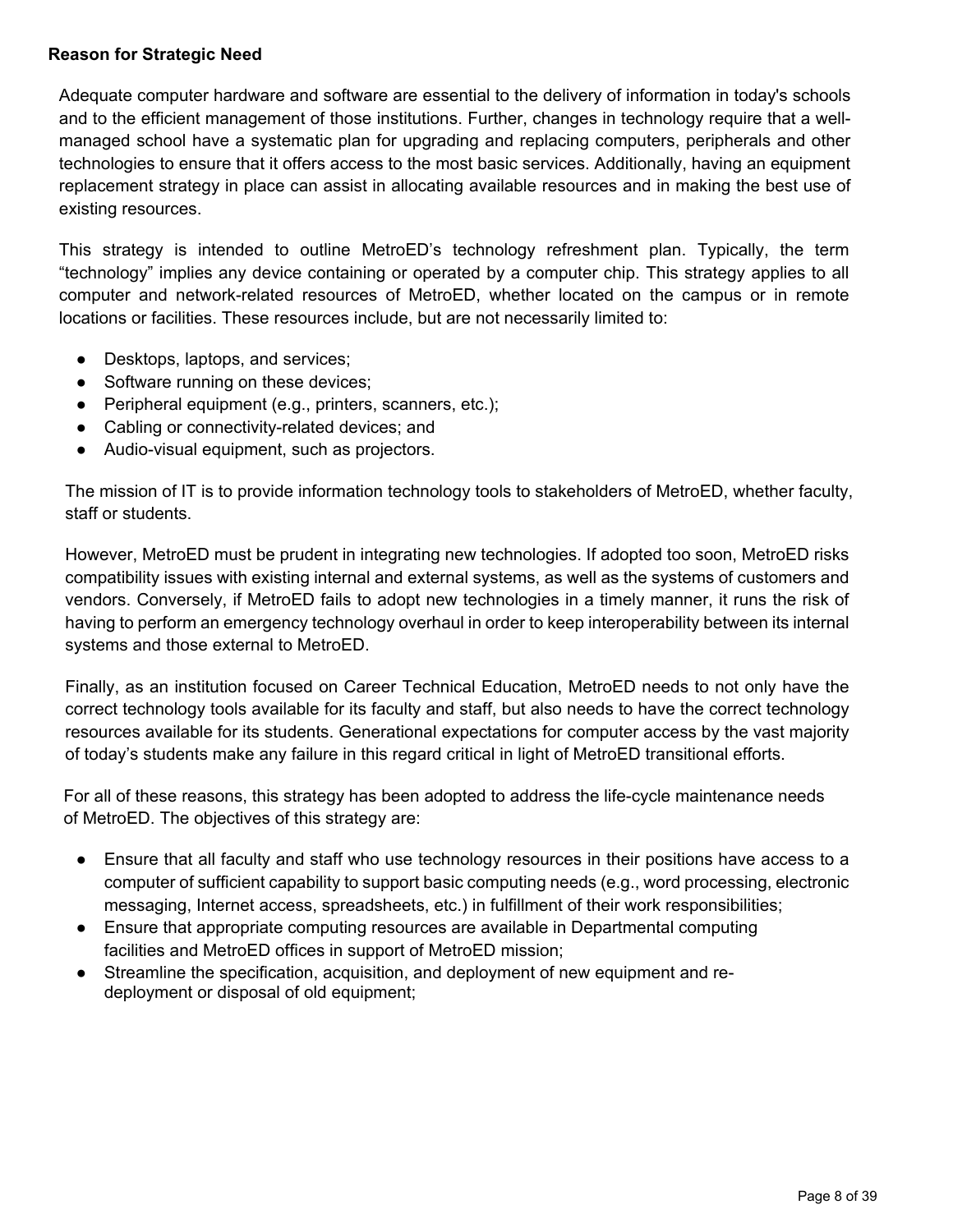#### I. **Standardization of Technology**

At any point in time, MetroED gains benefits from maintaining, within reason, the practice of purchasing equipment according to agreed-upon standards. These standards will be utilized in any technology being refreshed. Agreement by a purchaser to accept standard configurations benefits MetroED in multiples ways, including:

- Better pricing of components and supplies;
- Reduced administrative overhead;
- More expeditious processing of purchase requests;
- Greater technology support;
- A reduction in maintenance costs; and
- A better ability to train on the new equipment.

Notwithstanding the above, the purchase of non-standard technology components is not prohibited by this strategy. However, such purchases should be minimized as much as reasonably possible. The purchase of non-standard technology components must be justified by the existence of special circumstances that require it. Also, the purchaser of a non-standard technology component must document the source of support for the component before purchase will be approved.

Additional information regarding current standards for various types of technology equipment are defined and hosted on the MetroED IT Website. Standards are reviewed annually for currency and appropriateness to the mission of MetroED by the District Technology Committee.

#### II. **Biennial Inventory Requirement**

Continuous advances in software functionality dictate the need for advances in computer hardware. Over time, the hardware system that performed well with one version of software will not support the newest version without an upgrade to memory, hard drive space, or processing power. Eventually computers fall behind to the point they cannot run the software to do the job. For this reason, it is a good practice to know the age of the equipment that supports MetroED mission. The best way to do this is to conduct an inventory of MetroED computer assets that is updated every two years. This inventory will serve as a guide for planning on the size of the future maintenance requirements that will need to be borne by MetroED.

Accordingly, every two years, IT will ensure that an accurate inventory of all computer systems within each Department of MetroED is conducted. The inventory should note at least the age of the computers and the property control number. However, it is better to also note the type of CPU, amount of memory, size of hard drive, and the type of monitor.

#### III. **Refreshment Plan**

Realizing that technology plays a critical role in MetroED education outcomes, the following replacement plan will be followed to ensure that computers on campus remain up-to-date.

a. **Standard Office Technology**. This category includes all faculty and staff workstations, laptops, and or tablets, as well classroom computers and computer laboratory equipment. This category also includes all computer peripheral devices, such as a keyboard, mouse, scanner, etc. The computers in this category will generally be configured to run office software, such as word processing and spreadsheets. All workstations will be replaced every Seven (7) years and laptops every five (5) years.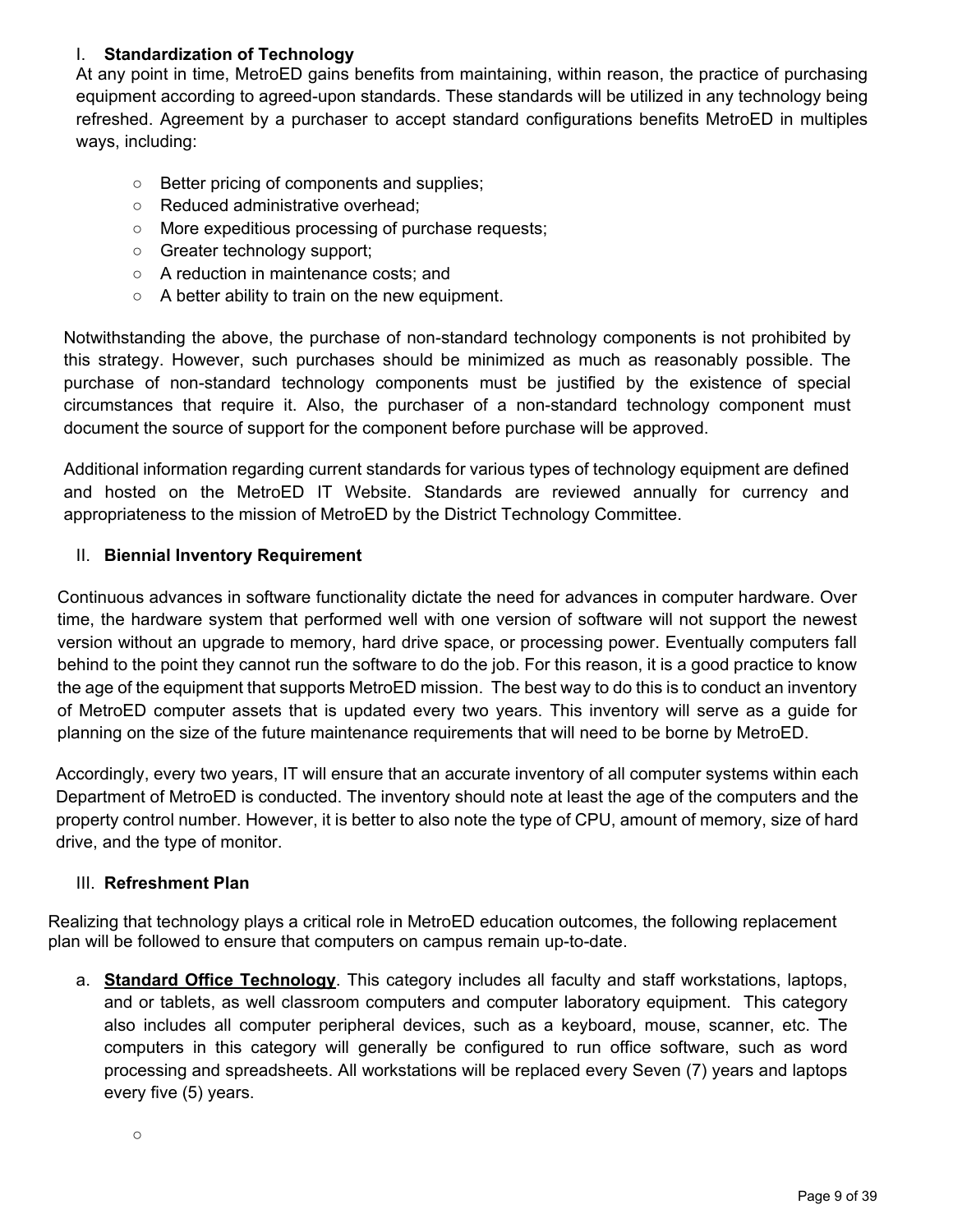- **Replacements Out of Cycle**. Faculty and staff workstation replacements before this 7 year period are permissible, if either of the following conditions is met:
	- The workstation is *out of warranty and repair is not feasible*; or
	- There is *adequate justification* that the workstation does not meet the requirements for the user's job.
	- **Requests for Replacements Out of Cycle**. Requests for workstation replacements outside of the five-year refresh cycle must be submitted in writing to the Manager of Information Technology for approval. These requests should identify the workstation user, as well as the justification for the replacement.
- b. **Copiers and Printers**. MetroED has used both regional printers and single printers in offices to meet faculty and administrative printing needs. However, internal printing within MetroED offices has proven to be most economically served using regional printers. Single printers in each office present reliability problems and are the most expensive approach to printing. Regional printers are the most cost-effective method of printing, they provide fast printing, and they are easily maintainable. Therefore, MetroED will primarily utilize regional printing solutions when replacing copiers/printers based on evaluation of the need and existing printing options. Copiers and printers have a variety of models which have resulting variance in life-expectancy, but on average should be replaced every seven (7) years based on utilization and printing volume. As always, users requiring high volume printing and security for printed material should rely upon the designated outside services, such as **SCCOE Print Services**.
- c. **Special Use Items.** Items in this category would include specialized equipment, such as large screen multimedia computers, Internet servers and switches, automation servers, or other unique configurations. The replacement cycle for these items will be evaluated on a distinct basis per technology or equipment type with no set standard replacement period, although a life-cycle of between 5-6 years is generally expected by default. Decisions on whether upgrades (e.g., memory, disk space, etc.) may be more appropriate than replacement will be made by the IT department.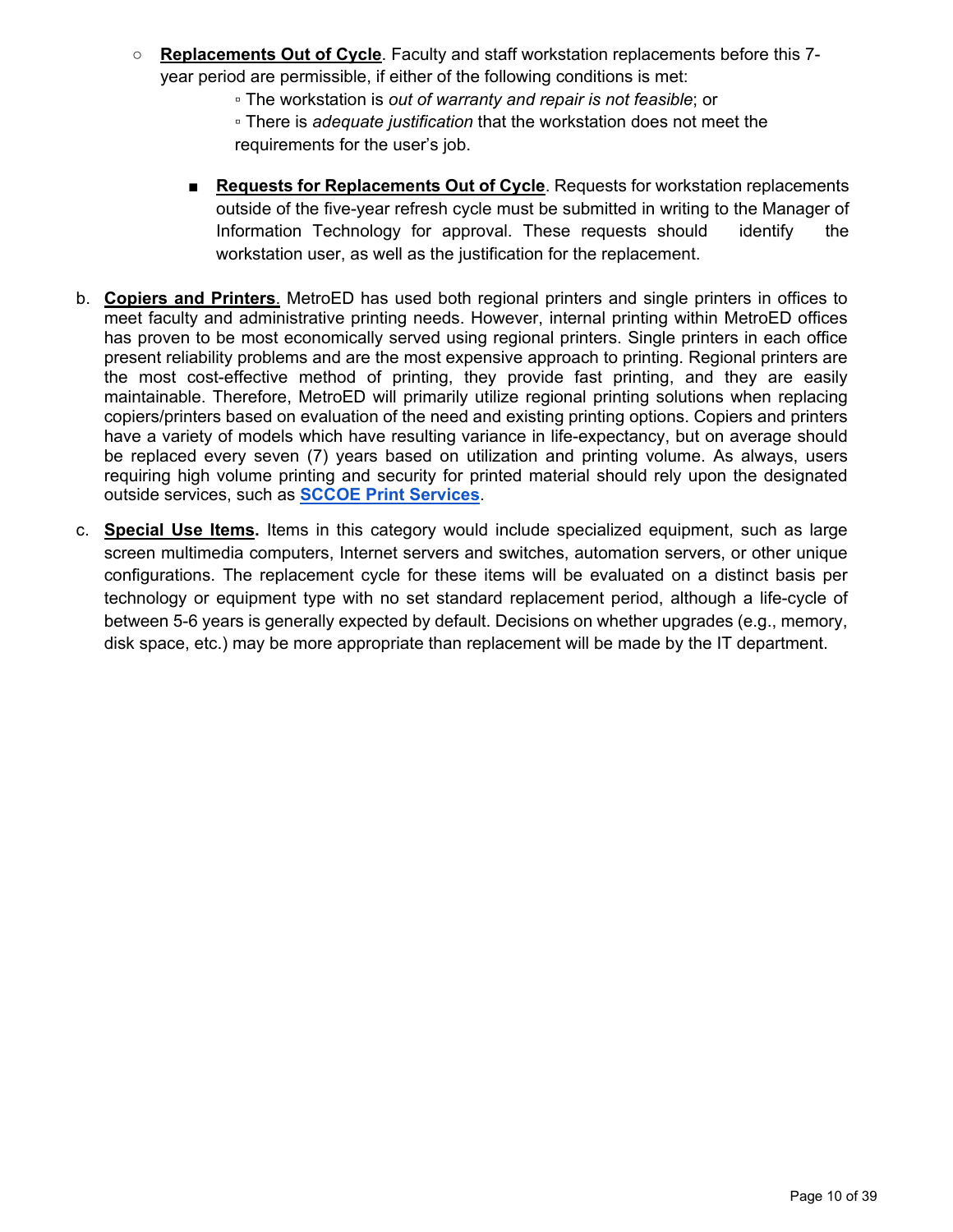#### IV. **Staggered Refresh**

In order to control costs and minimize disruption to MetroED operations, only a portion (no less than 20% and no more than 40%) of the computer inventory will be refreshed every year. Equipment will be replaced based on established prioritization criteria. As a result, there is no need to request new computer equipment unless there are programmatic or personnel changes.

#### V. **Prioritization Criteria**

Criteria for identification of technology which will be refreshed in a given fiscal year will be utilized as follows:

- a. **Age of the Equipment**. The first criteria that will be considered is the age of the equipment. Under this criterion, replacement equipment is determined as a result of the biennial inventory that identifies the oldest equipment on campus.
- b. **Programmatic Needs.** With regard to this criterion, technology resources are allocated based on priority needs. Needs are determined based on the following considerations:
	- The technology directly impacts student learning.
	- The number of students and faculty impacted by technology.
	- The operational status of the technology (i.e. intermittent failure, disabled/defective components, heavy utilization within the business area).
	- Program/area termination or inability to operate if technology is not updated.
	- Documented changes in technology required for discipline or business area.
- c. **Physical Location.** As possible, alignment or realignment of technology within a physical space (campus, building, department/business unit) will be considered for ease of installation, ongoing support, and future facilitation of staggered refresh objectives.
- c. **Reasonable distribution between Instructional and Non-Instructional areas.** Consideration will be given to the establishment of a balance between the needs to refresh technology for both instructional areas (i.e. Classrooms, Labs) and non-instructional areas (i.e. Faculty/Staff computers) such that no single segment is excluded in a given refresh year. Distribution is not expected to be equal in any given year based on utilization of all prioritization criteria.
- e. **Budget Available.** An expectation exists that a minimum percentage of every fiscal year budget will be devoted to refresh of existing technology in alignment with a staggered refresh and defined cycles, but that fluctuations may allow for both increases and decreases in available District budgetary funding. Consideration of priority will be based on current fiscal year funding as well as future funding including any known alternative funding sources where appropriate.
- f. **Alternative Technology Solutions.** At the time of refresh, consideration will be given to alternative technology utilization within an area based on changing needs or newly developed industry or technology solutions. Consultation will be required between the department/business area and IT prior to any recommendations or considerations impacting the refresh of existing technology.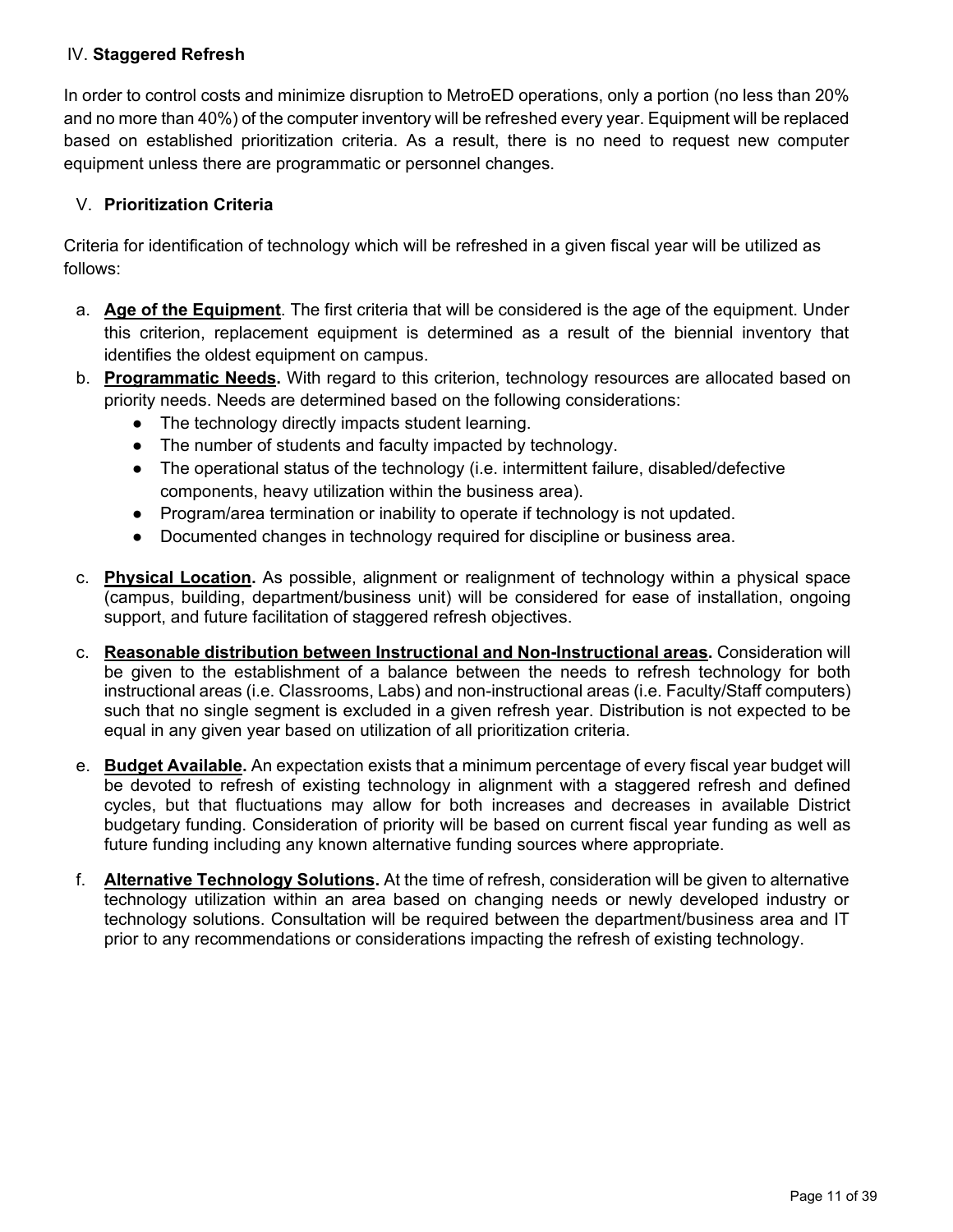#### **Functional Realignment of Computers**

The diverse system requirements of technological resources in a campus environment may allow for a gradual shifting of equipment from one function to another, using more powerful computers in higher technological environments and older computers in more limited environments. In this manner the lifespan of a computer can be increased through intelligent use of its available resources. Each computer at MetroED will be evaluated on a biennial basis with regard to its ability to process the information resources being made available through it. As new computers are purchased, the older computers will be moved to more limited use areas or applications. However, only those desktop systems that are able to run the current operating system and software suite supported by MetroED will be eligible for continued deployment across the campus.

#### VI. **Refresh Timelines**

In accordance with this refresh strategy, the estimated refresh timeline is as follows:

#### a. **January – March**

- Conduct technology inventory on a staggered basis over two years of all departments and personnel including computer laboratories and classrooms;
- Build proposed equipment refresh list based upon the current inventory using prioritization criteria;
- Proposed list will be reviewed by District Technology Committee and adjusted based on feedback, as necessary;
- Obtain Department budget account number for any additional equipment outside of standard configurations;
- Annual refresh list finalized by March 25th.
- b. **April June**
	- Order and receive new computers;
	- Contact faculty and staff to develop upgrade schedule; and
- c. **June August**
	- Refresh computers.

#### VII. **Hardware Acquisition**

Information regarding the technology procurement process for various types of technology equipment are outlined and hosted on the MetroED Intranet Website.

#### VIII. **Theft, Loss, Failure or Breakage**

In the event a computer or other piece of technical equipment is stolen, lost or broken, the following guidelines shall be followed separately from the normal technology refresh process:

a. **Theft**. Where a computer or any other technology resource has been stolen, all employees are to immediately contact the San Jose Police Department at (408) 277-8900. After filing an incident report, notify IT of the theft by calling (408) 723-6583. When theft of equipment has occurred without any established negligence, the District will be responsible for funding the replacement cost of the computer.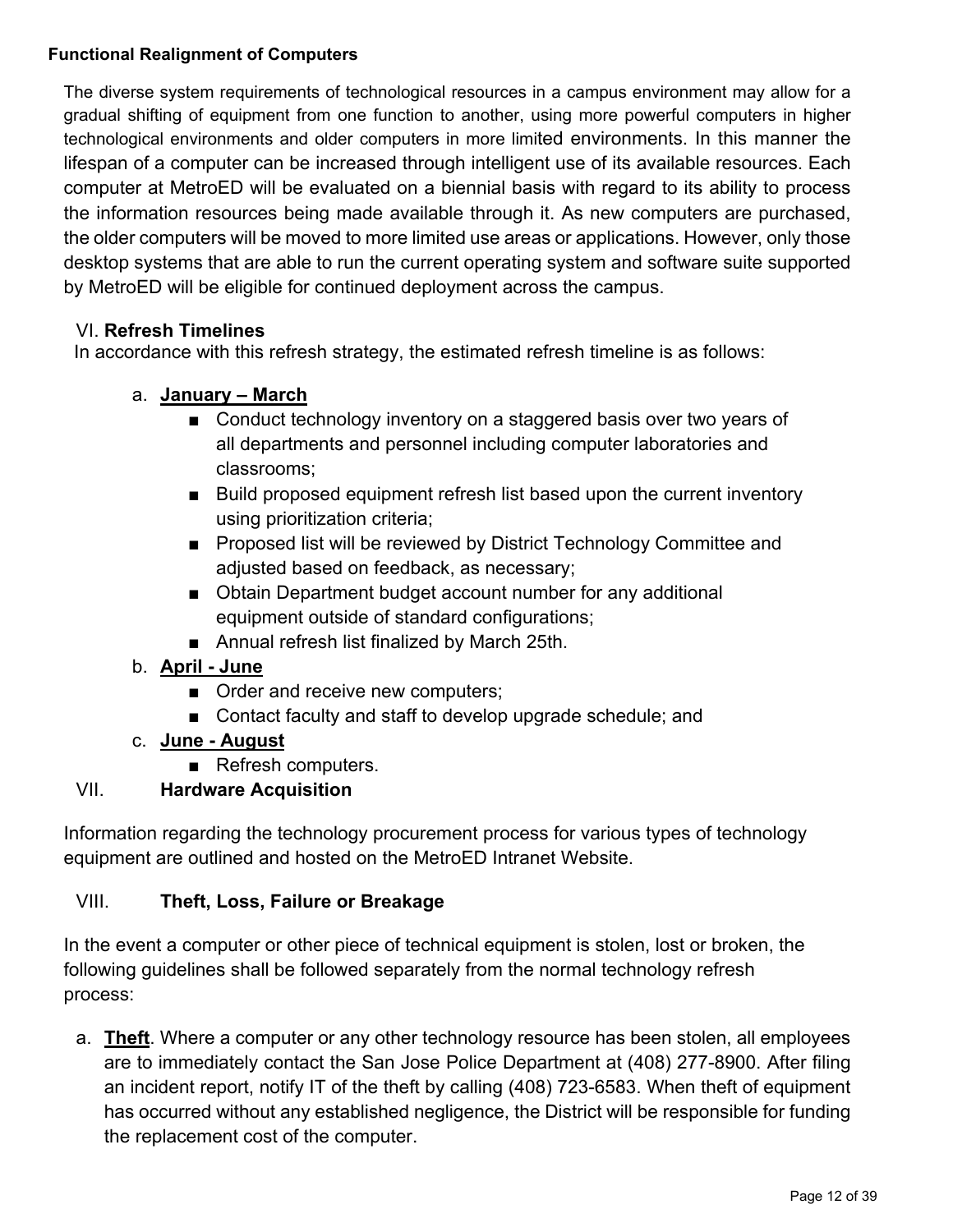- b. **Loss**. In the event a computer or other technology resource is lost by an MetroED employee, IT should be contacted immediately at ({408) 723-6583. Additionally, the San Jose Police Department will be notified so that an incident report can be completed. Where a loss of equipment has occurred, the Department will be responsible for funding the replacement cost of the computer.
- c. **Failure**. In the event a computer or other technology resource fails to operate as reasonably expected, a trouble ticket should be submitted to IT via an email to techforce@metroed.net. Upon examination of the issue, IT will make a recommendation based on replacement needs.
- d. **Breakage**. In the event a computer or technology resource fails because it has been broken in some fashion (e.g., dropped, liquid spills, etc.), the Department will be responsible for funding the replacement cost of the computer beyond any existing warranty coverage.

#### IX. **Disposal**

MetroED will not invest funds to upgrade systems that do not meet the base criteria for deployment on campus. Instead, MetroED will dispose of this equipment in a manner consistent with State of California environmental requirements.

- a. **Approval.** The transfer/disposal of all electronic materials that store data must be signed by the Manager of Information Technology and the Manager of Facilities. These devices include computers, external data storage and backup devices, copiers that have data storage capability, and any other devices that store electronic data.
	- IT shall coordinate the transfer/disposal of all electronic materials owned by MetroED.
- b. **Disposal of Equipment with Data Storage**. The following procedures shall guide the disposal of equipment with data storage capabilities:
	- IT will pick up all equipment for preparation;
	- IT will remove all MetroED identification tags;
	- IT will remove storage media from electronic devices;
	- Hard drives must be removed and rendered unreadable (e.g., through drilling, crushing or other demolition methods);
	- IT will send the electronic drives to Facilities Services;
	- IT will send the equipment designated as "electronic scrap" to Facilities Services, who will send the equipment to the appropriate Electronic Distribution Center for destruction; and
	- Landfills and other non-approved disposal centers shall not be used for equipment disposal.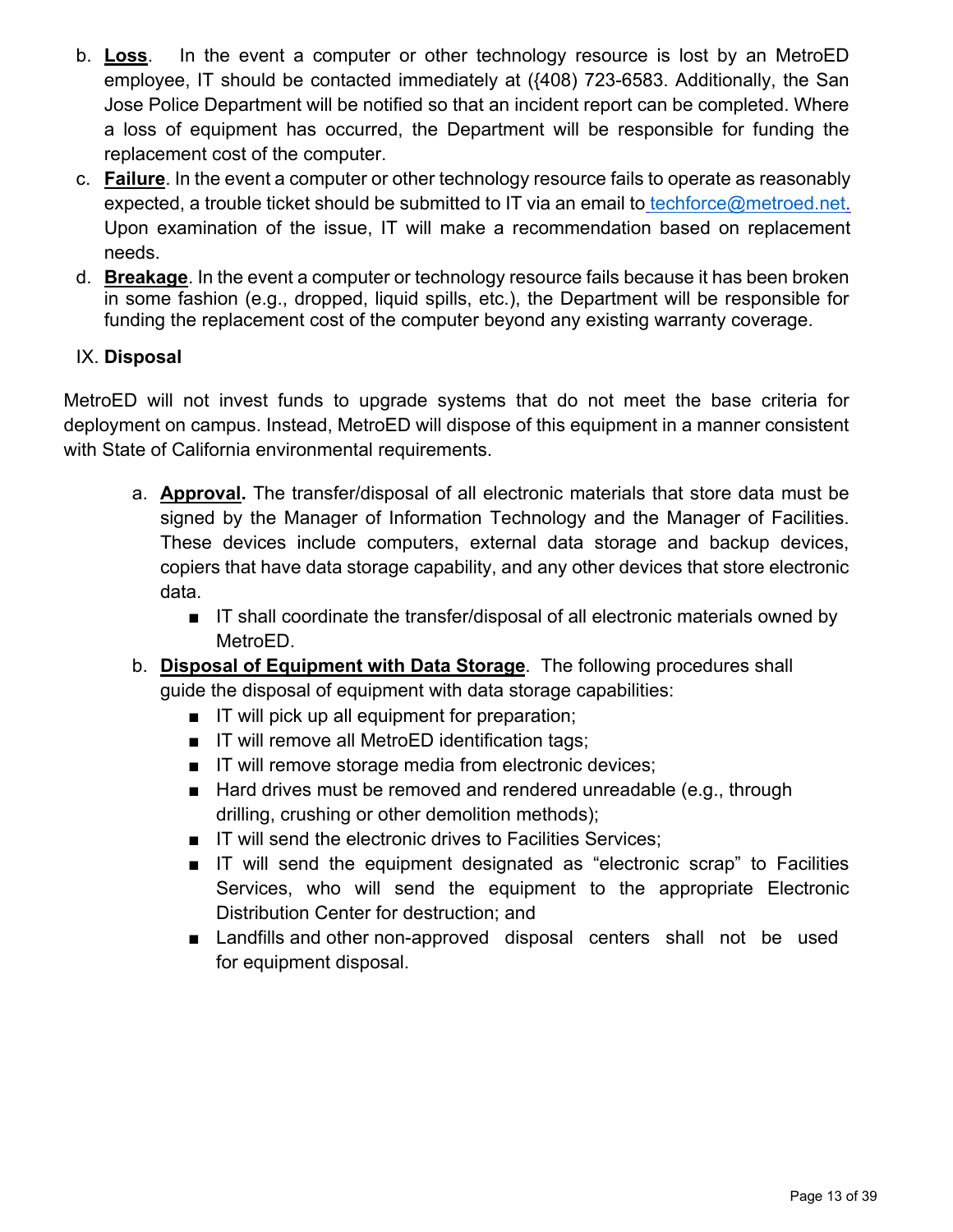- c. **Disposal of Equipment without Data Storage**. The following procedures shall guide the disposal of equipment without data storage capabilities:
	- IT will pick up all equipment for preparation;
	- IT will remove all MetroED identification tags;
	- This equipment may be disposed of by any of the following method:
		- Transferring it to surplus (Facilities Services); or
		- Redistributing it to an eligible local government entity or a non-profit organization.
	- IT Services will send the equipment designated as "scrap" to Facilities Services, who will send the equipment for disposal; and
	- Landfills and other non-approved disposal centers shall not be used for equipment disposal.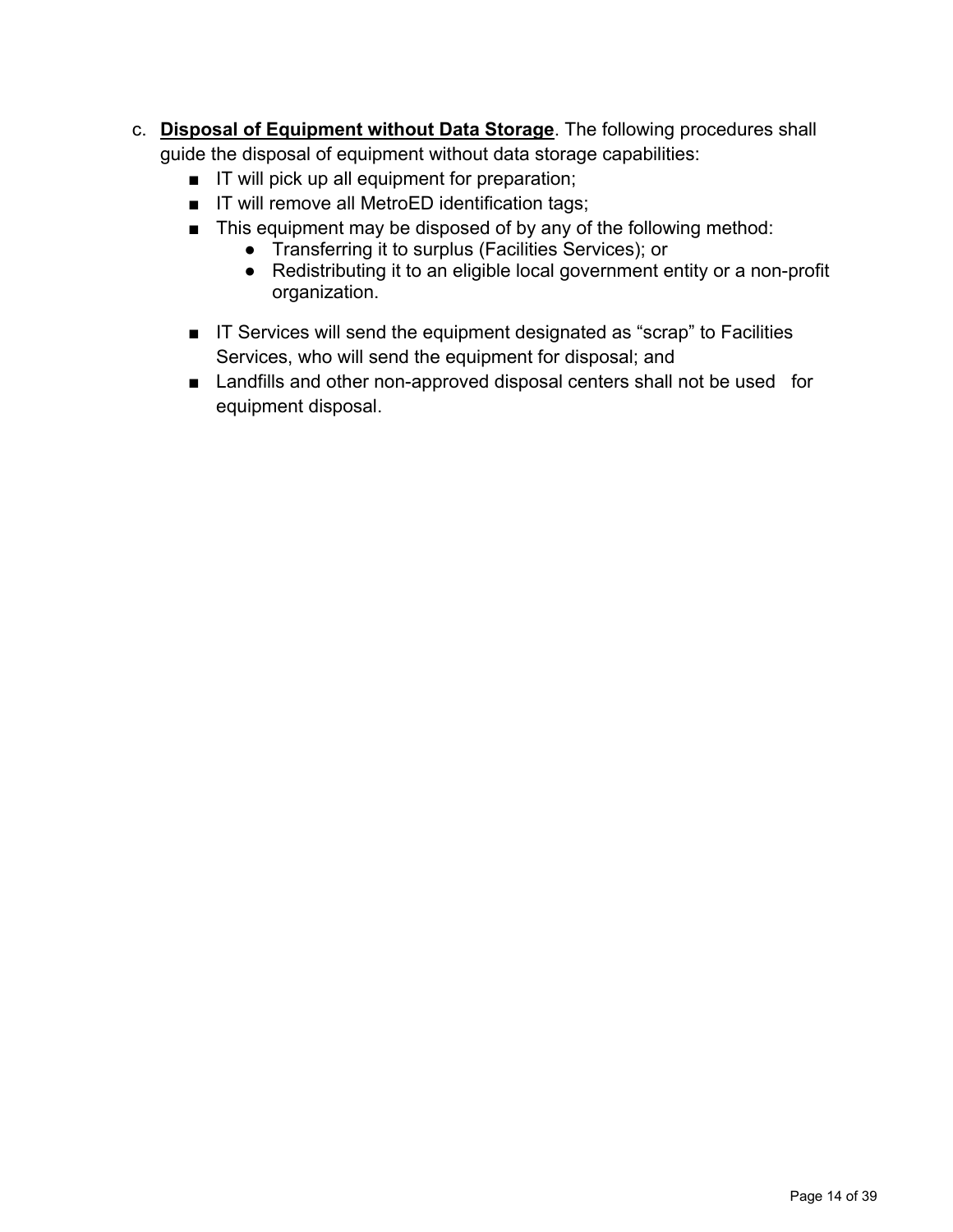

## **Silicon Valley Adult Education (SVAE) Digital Vision**

Silicon Valley Adult Education (SVAE), in its continuing efforts to provide 21<sup>st</sup> Century Skills to SVAE students, and in alignment with the District's Mission and Vision Statements; SVAE's Mission, Vision, and Student Learning Outcomes; SVAE's Mid Cycle WASC Goals; SVAE's Technology Plan; The South Bay Consortium for Adult Education 3-year Regional Plan; and SVAE's Teacher and Student Tech Surveys, SVAE has made a commitment to be fully digital by the end of the 2021-2022 school year. This vision has been shared with staff and staff is in agreement with this end goal. SVAE has already started staff digital training as a group and by departments. SVAE's Academic Project Coordinator, MetroED's IT Staff, and Administrative Staff provide the digital training. The foundations for many of the goals and outcomes are being created through these digital training. Fundamental to the implementation of SVAE's digital goals to provide all SVAE students and staff with 21<sup>st</sup> Century digital skills is the acquisition of the requisite hardware (laptop computers) and attending software. The availability of this computer hardware in every SVAE classroom is tantamount to reaching SVAE's goal of total digital integration.



## **Silicon Valley Career Technical Education (SVCTE) Digital Vision**

 At Silicon Valley Career and Technical Education (SVCTE), students are empowered to create their futures. Educators in traditional K-12 schools have recognized the value of Hands-On Project Based Learning(PBL) and created lesson plans that integrate PDL into regular curriculum. What sets SVCTE apart is; students are immersed in real world job focused activities in 24 courses of which 17 are UC "a-g" approved. Standards aligned instruction provides students with 21st Century Skills through the use of technology set to the International Society for Technology in Education (ISTE) standards. Through the use of Google Apps for Education, Learning Management Systems, blended learning, critical thinking, and problem solving, teachers are changing the methods of delivering content. Students are digital natives and engaging them with technology better prepares them for what they may encounter in their chosen field of study or employment. SVTE's Digital Vision is to prepare students for success in college and future careers.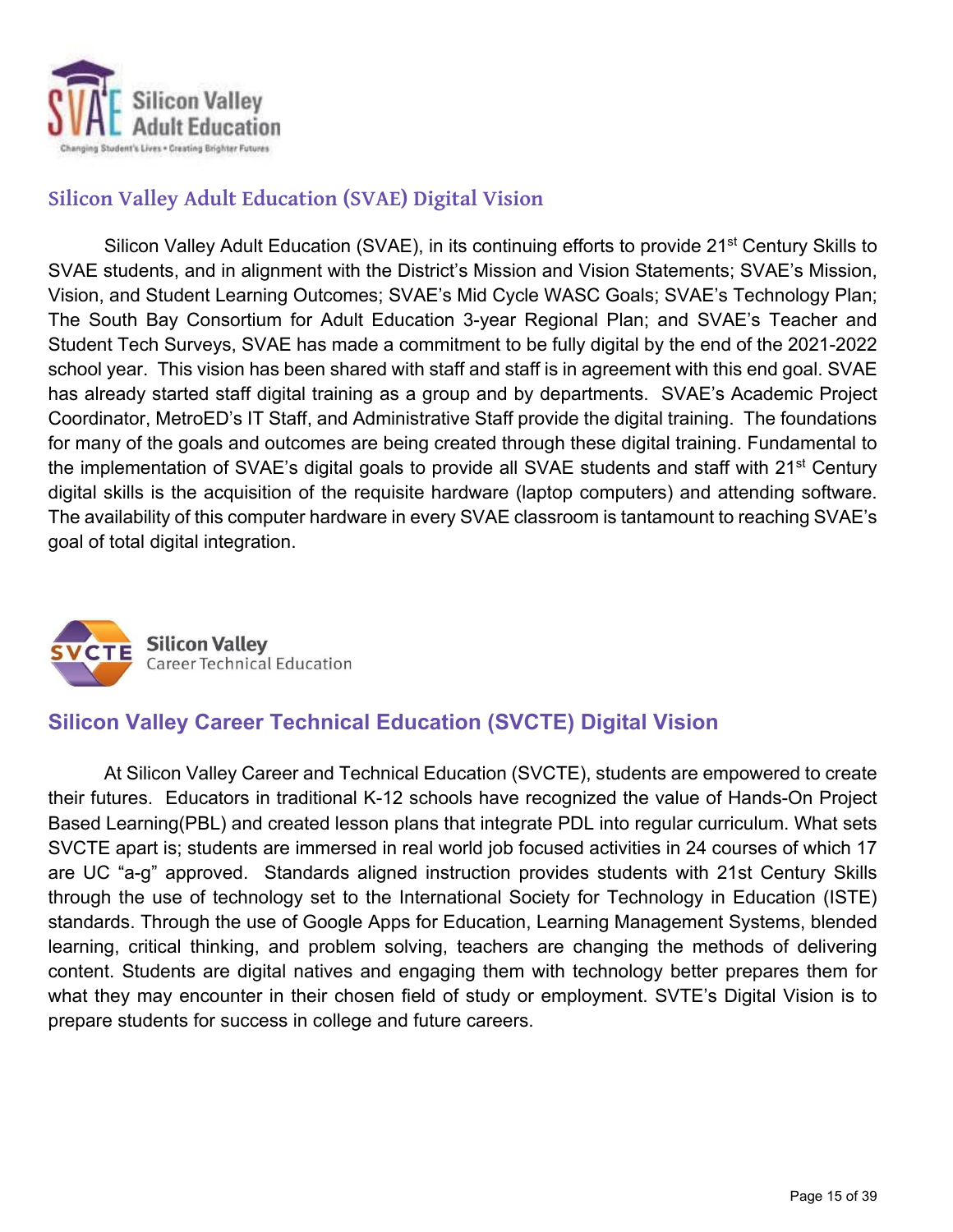1.**Digital Learning -** The National Education Technical Plan 2017 defines Digital Learning as: "Engaging & Empowering Learning through Technology".

**1.1. Goal - Students are engaged in personalized, blended learning experiences that include opportunities to frequently use technology to communicate, collaborate, create, think critically, and problem solve around course subject matter and digital content.** *(Aligned with Strategic Plan goal 1 & 6)*

| <b>Outcomes</b>                                                                                                                                                                                                                                                                 | <b>Starting</b><br>Year |                        | <b>Actions/Services</b>                                                                                                                                                                                                                                                                                                                                                                                                                                                                                                                                                                                              | Person(s)<br><b>Responsible</b>                                                                                   | <b>Evaluation/Metrics</b>                                                                                    |
|---------------------------------------------------------------------------------------------------------------------------------------------------------------------------------------------------------------------------------------------------------------------------------|-------------------------|------------------------|----------------------------------------------------------------------------------------------------------------------------------------------------------------------------------------------------------------------------------------------------------------------------------------------------------------------------------------------------------------------------------------------------------------------------------------------------------------------------------------------------------------------------------------------------------------------------------------------------------------------|-------------------------------------------------------------------------------------------------------------------|--------------------------------------------------------------------------------------------------------------|
| <b>SVCTE-</b> Students use Canvas<br>and other applications or LMS<br>to access course work, create<br>objects and express their<br>understanding of subject<br>matter in a creative and<br>personalized manner, leading<br>to the production and sharing<br>of original works. | 2020                    | $\bullet$<br>$\bullet$ | Ensure that all students<br>have access to<br>device(s), software and<br>relevant applications.<br>Provide ongoing<br>training and classroom<br>support to teachers on<br>specific hardware,<br>apps integration<br>(including but not<br>limited to Google<br>Apps for Education,<br>blended lesson design,<br>delivery, and<br>assessment strategies<br>during the year.                                                                                                                                                                                                                                           | Technology<br>Department<br>Staff,<br>Instructional<br>Staff,<br>Academic<br>Project<br>Coordinators,<br>Teachers | Lesson artifacts,<br>student products,<br>project scoring records,<br>grading rubrics,<br>assessment results |
| SVAE - Students use Google<br>Suite/office Apps for<br>Education, Canvas and other<br>online content and express<br>their understanding of subject<br>matter in a creative and<br>personalized manner, leading<br>to the production and sharing<br>of original work.            | 19-2020                 | $\bullet$<br>$\bullet$ | Provide ongoing<br>training and classroom<br>support to teachers on<br>specific hardware,<br>apps integration<br>(including but not<br>limited to Google<br>Apps for Education,<br>blended lesson design,<br>delivery, and<br>assessment strategies<br>during the year.<br>Plan and design<br>content area lessons,<br>assessments, and<br>evaluation<br>tools/rubrics using the<br>ISTE standards as the<br>basis of student<br>performance quality.<br>Ensure that teachers<br>are capable of using<br>classroom devices,<br>knowledgeable of<br>blended learning<br>strategies in order to<br>achieve objectives. | Technology<br>Department<br>Staff,<br>Instructional<br>Staff,<br>Academic<br>Project<br>Coordinators,<br>Teachers | Lesson artifacts,<br>student products,<br>project scoring records,<br>grading rubrics,<br>assessment results |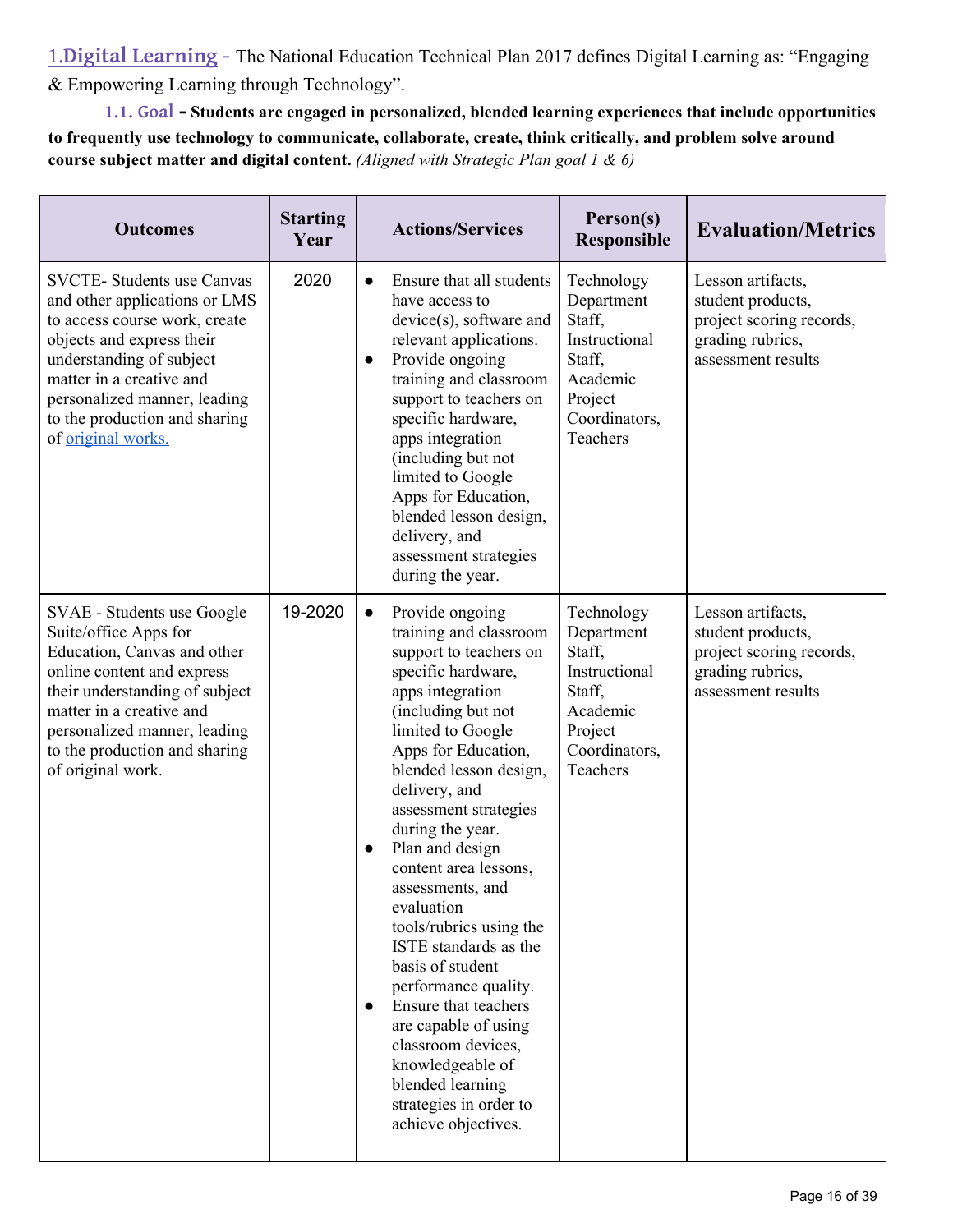| SVAE will continue to grow<br>and improve education and<br>support services to adult<br>students in pursuit of lifelong<br>learning, training, career<br>advancement, and pathways<br>to college.                                                                                                                                | 2020    | Encourage staff to<br>participate in free online<br>training available through<br>webinars, workshops, and<br>presentations.<br>Offer ongoing<br>training and<br>opportunities for faculty to<br>use cloud-based<br>technology for use in the<br>classroom.                                                                                                                                                                                                                                             | Technology<br>Department<br>Staff,<br>Instructional<br>Staff,<br>Academic<br>Project<br>Coordinators,<br><b>Teachers</b> | <b>Set Goals: Students will</b><br>formulate and monitor<br>their educational and<br>career objectives.<br><b>Achieve Skills: Students</b><br>will be able to access and<br>utilize current technology.<br><b>Demonstrate Learning:</b><br>Students will use English<br>to communicate<br>effectively and transition<br>to the next step on their<br>career and academic<br>pathway.                                                                                                                                                                                                                                                                      |
|----------------------------------------------------------------------------------------------------------------------------------------------------------------------------------------------------------------------------------------------------------------------------------------------------------------------------------|---------|---------------------------------------------------------------------------------------------------------------------------------------------------------------------------------------------------------------------------------------------------------------------------------------------------------------------------------------------------------------------------------------------------------------------------------------------------------------------------------------------------------|--------------------------------------------------------------------------------------------------------------------------|-----------------------------------------------------------------------------------------------------------------------------------------------------------------------------------------------------------------------------------------------------------------------------------------------------------------------------------------------------------------------------------------------------------------------------------------------------------------------------------------------------------------------------------------------------------------------------------------------------------------------------------------------------------|
| SVAE- Ventures APPs w/QR<br>code reader<br>SVAE-Burlington English for<br>English Language Learners -<br>we are already overcrowded in<br>the lab and can't handle the<br>50-60 on the waiting list.<br><b>Opening Burlington English</b><br>lab hours in the morning and<br>Night for Literacy to get basic<br>skills before BL | 19-2020 | Teachers roll out<br>Ventures/Burlington<br>Daily classroom uses<br>of 20-minute pod<br>exercises<br>IL/IH is especially<br>$\bullet$<br>needed as this new<br>Mixed level course<br>will need daily<br>differentiation rather<br>than whole class<br>instruction.<br>ASE: Edmentum<br>$\bullet$<br>(Plato evolution) all<br>HSD, HSE, GED<br>classes.<br>ABE: All students<br>have access to<br>Edmentum, Burlington<br>explained digital<br>access and accounts<br>for a large swath of<br>curriculum | Technology<br>Department<br>Staff,<br>Instructional<br>Staff,<br>Academic<br>Project<br>Coordinators,<br>Teachers        | Listening & Speaking<br>skills in all ESL students<br>will be increased. Reading<br>and Writing Practice will<br>increase workforce<br>readiness. Civics Focus<br>will be increased and<br>students will be better<br>prepared for future<br>employment. Embedding<br>technology in and across<br>all levels will ensure<br>students will be ready for<br>any job in the future.<br>Fully using: Calendars,<br>Email, Google docs<br>Document evidence<br>uploaded after each<br>Civics unit<br>Tests are online, and<br>practice, and daily lessons<br>uploaded for absentees<br>Train Students to submit<br>assignments online to<br>teachers or Canvas |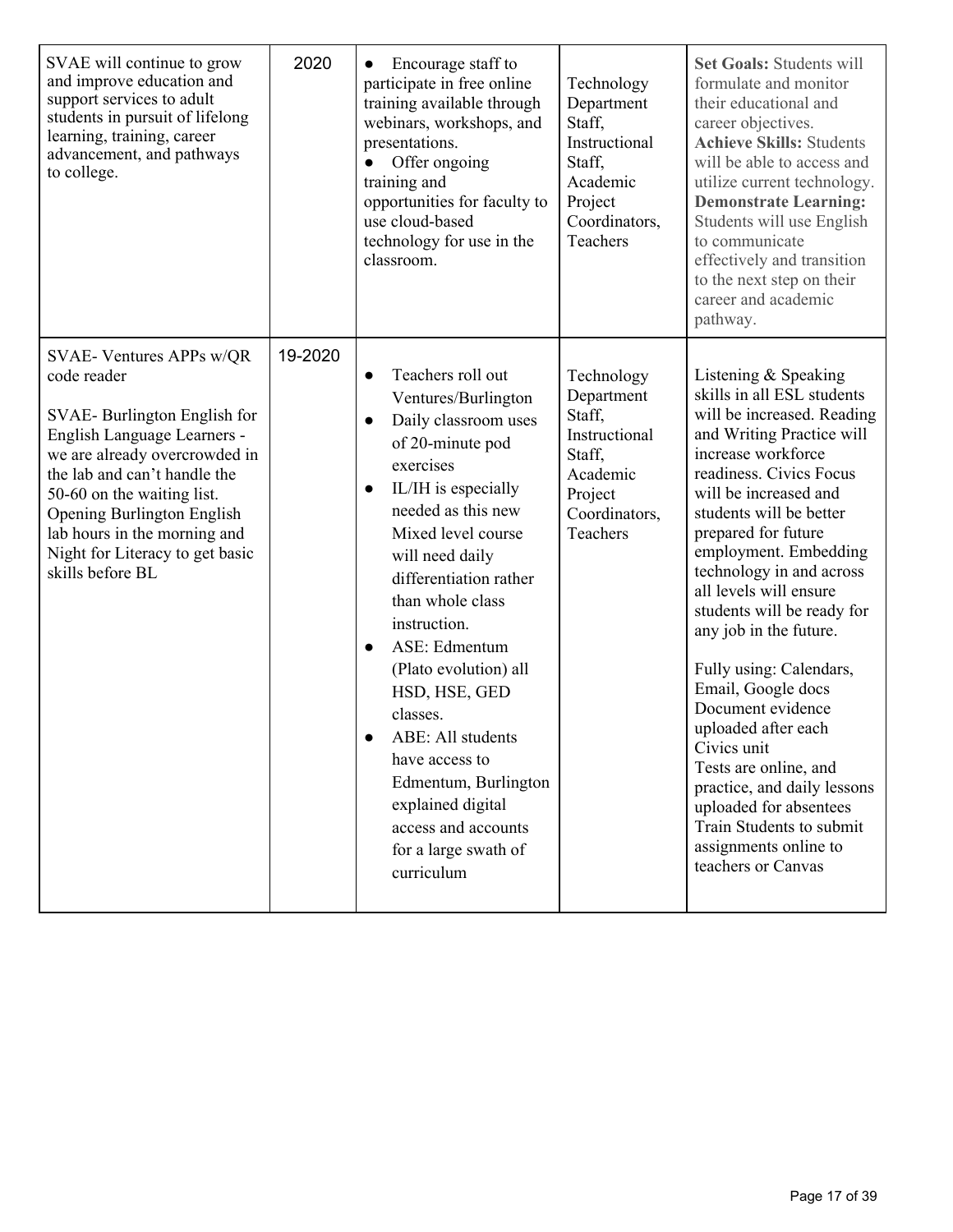| SVAE - Department is Split-<br>Shift and rotation of many<br>Part-Time Instructors<br>AM/PM access is necessary to<br>have a digital copy for our<br>roving Para-educators to know<br>where each class is in the<br>curriculum | 2020 | Scope and sequence is<br>essential on a Shared<br>drive from every<br>classroom. Subs need<br>to access Level and<br>dates and roll out<br>Lessons. EL Civics<br>planning has been<br>digitized.<br>All curriculum has<br>gone digital<br>Testing is also remote<br>All groups needed<br>training: Paras,<br>examiners, instructors<br>and admin | Instructional<br>Staff,<br>Academic<br>Project<br>Coordinators,<br>Teachers<br><b>APC-SVAE</b><br>did all this<br>training w/<br>director and<br>outside vendors<br>assist | <b>Shared Department Drive</b><br>and teacher's corner<br>website<br>*Required quarterly<br>meetings are necessary to<br>coordinate the staff for<br>WIOA and state required<br>reporting for Pre/post<br>CASAS testing<br>Teacher manuals and<br>student manuals are online |
|--------------------------------------------------------------------------------------------------------------------------------------------------------------------------------------------------------------------------------|------|--------------------------------------------------------------------------------------------------------------------------------------------------------------------------------------------------------------------------------------------------------------------------------------------------------------------------------------------------|----------------------------------------------------------------------------------------------------------------------------------------------------------------------------|------------------------------------------------------------------------------------------------------------------------------------------------------------------------------------------------------------------------------------------------------------------------------|
|--------------------------------------------------------------------------------------------------------------------------------------------------------------------------------------------------------------------------------|------|--------------------------------------------------------------------------------------------------------------------------------------------------------------------------------------------------------------------------------------------------------------------------------------------------------------------------------------------------|----------------------------------------------------------------------------------------------------------------------------------------------------------------------------|------------------------------------------------------------------------------------------------------------------------------------------------------------------------------------------------------------------------------------------------------------------------------|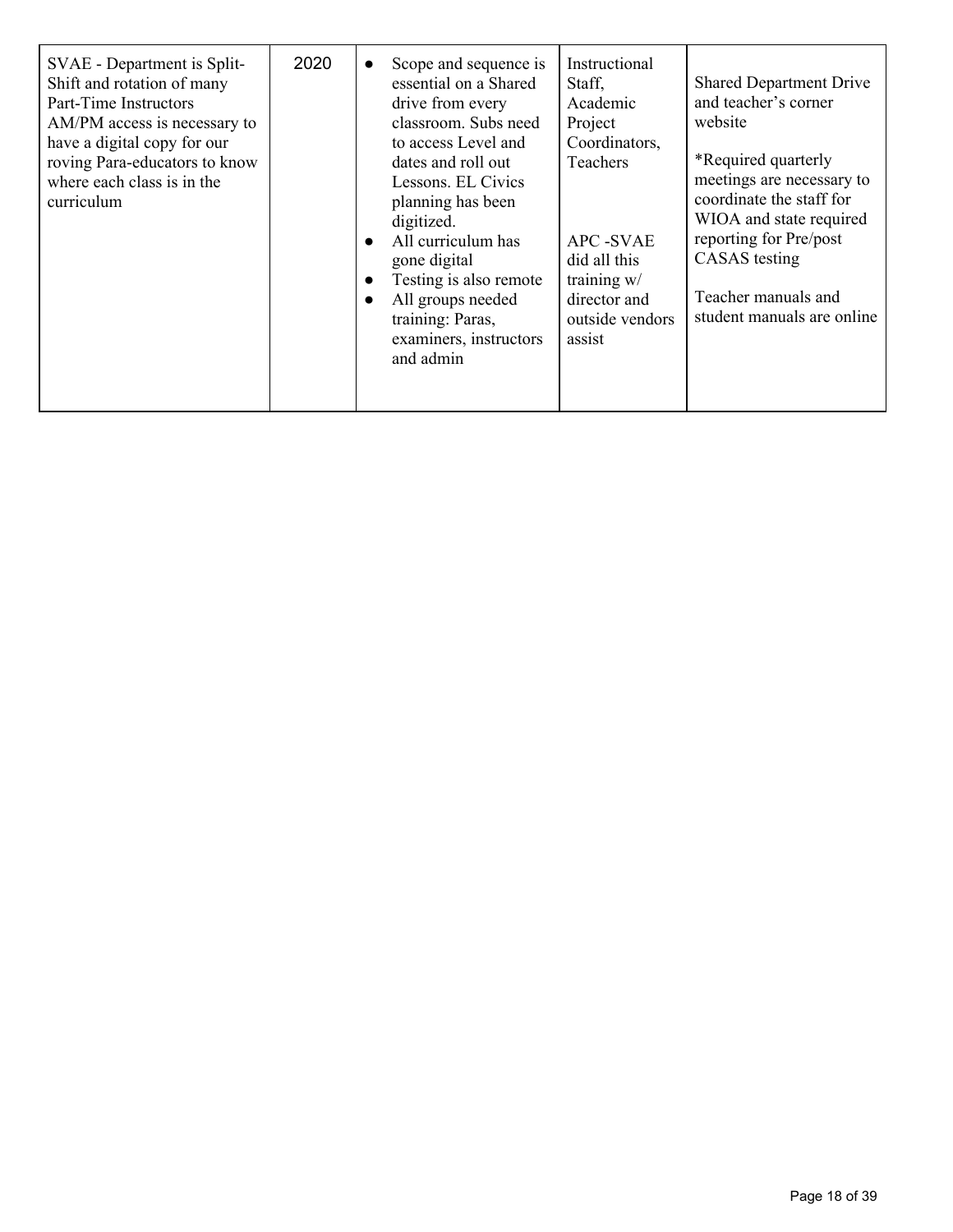## **2. Equity**

**2.1 Goal** - **All students have equitable connectivity to the Internet access via Wi-Fi, or Ethernet in order to experience the full potential of technology capabilities related to accessibility, digital content and applications.**  *(Aligned with Strategic Plan goal 1 & 6)*

| <b>Outcomes</b>                                                                                                                                                                                                                                                                                                     | <b>Starting</b><br>Year | <b>Actions/Services</b>                                                                                                                                                                                                                                                                                                                                                                                                                                                                                                 | Person(s)<br><b>Responsible</b>                                                                          | <b>Evaluation/Metrics</b>                                                                                                                                                                                                                                                                                         |
|---------------------------------------------------------------------------------------------------------------------------------------------------------------------------------------------------------------------------------------------------------------------------------------------------------------------|-------------------------|-------------------------------------------------------------------------------------------------------------------------------------------------------------------------------------------------------------------------------------------------------------------------------------------------------------------------------------------------------------------------------------------------------------------------------------------------------------------------------------------------------------------------|----------------------------------------------------------------------------------------------------------|-------------------------------------------------------------------------------------------------------------------------------------------------------------------------------------------------------------------------------------------------------------------------------------------------------------------|
| The district provides robust<br>Wi-Fi connectivity to all<br>students or a private or<br>open network accessible<br>from a student's personal<br>device (BYOD) or a district<br>provided Chromebook,<br>iPad, tablet or desktop<br>computer.                                                                        | 2020                    | Connectivity - Upgrade<br>$\bullet$<br>existing wireless<br>infrastructure to support<br>mega-speed connectivity<br>and enhanced coverage<br>to all areas of the<br>MetroED campuses.<br>Access - Teachers use<br>$\bullet$<br>Google Apps for<br><b>Education accessibility</b><br>extensions and<br>applications to<br>accommodate students<br>learning disabilities or<br>IEP goals. Digital<br>content designed to<br>match students' needs.<br>Open labs are a must<br>$\bullet$<br>(students need our<br>network) | Technology<br>Department                                                                                 | Equal access to<br>instructional resources via<br>the Internet for all<br>students, teachers and<br>staff. Stable connectivity<br>and bandwidth to meet<br>the needs of programs<br>provided by instructors.<br>Meet the IEP<br>requirements for those<br>with disabilities and<br>increase learning<br>outcomes. |
| Standardized platform for<br>technology purchases<br>(devices) implemented to<br>meet students digital<br>learning styles.<br>Recurring costs annually                                                                                                                                                              | 2020                    | Accessibility - District<br>$\bullet$<br>purchases devices with<br>accessibility features<br>born into the device, i.e.,<br>Chromebook,<br>ChromeBase.<br>Hardware/software<br>aligned to course<br>content.<br>Headphones (Individual)<br>$\bullet$                                                                                                                                                                                                                                                                    | Technology<br>Department/<br>Instructional<br>Staff                                                      | Students with special<br>needs or accommodations<br>are able to be successful<br>and acquire course<br>certifications or credits.                                                                                                                                                                                 |
| SVCTE/SVAE - Teachers<br>become SAMR certified<br>and able to create engaging<br>blended learning lesson<br>design utilizing technology<br>to its fullest potential.<br><b>Students and Teachers have</b><br>access to the District<br>Website, School Intranet or<br>Resource website(s) based<br>on their profile | 2020                    | Experience - SAMR<br>$\bullet$<br>boot camp opportunities<br>offered to teachers<br>through on-going<br>professional<br>development.<br>Just in time Professional<br>Development available<br>in a variety of medium<br>for easy online access.                                                                                                                                                                                                                                                                         | Technology<br>Department/<br>Instructional<br>Staff,<br>Academic<br>Project<br>Coordinators,<br>Teachers | Teachers become<br>proficient in lesson design<br>and delivery based on the<br>SAMR model.<br>Substitution,<br>Augmentation,<br>Modification,<br>Redefinition<br>Develop practical<br>management and learning<br>skills, with bite-sized and<br>scenario-focused online<br>and blended learning.                  |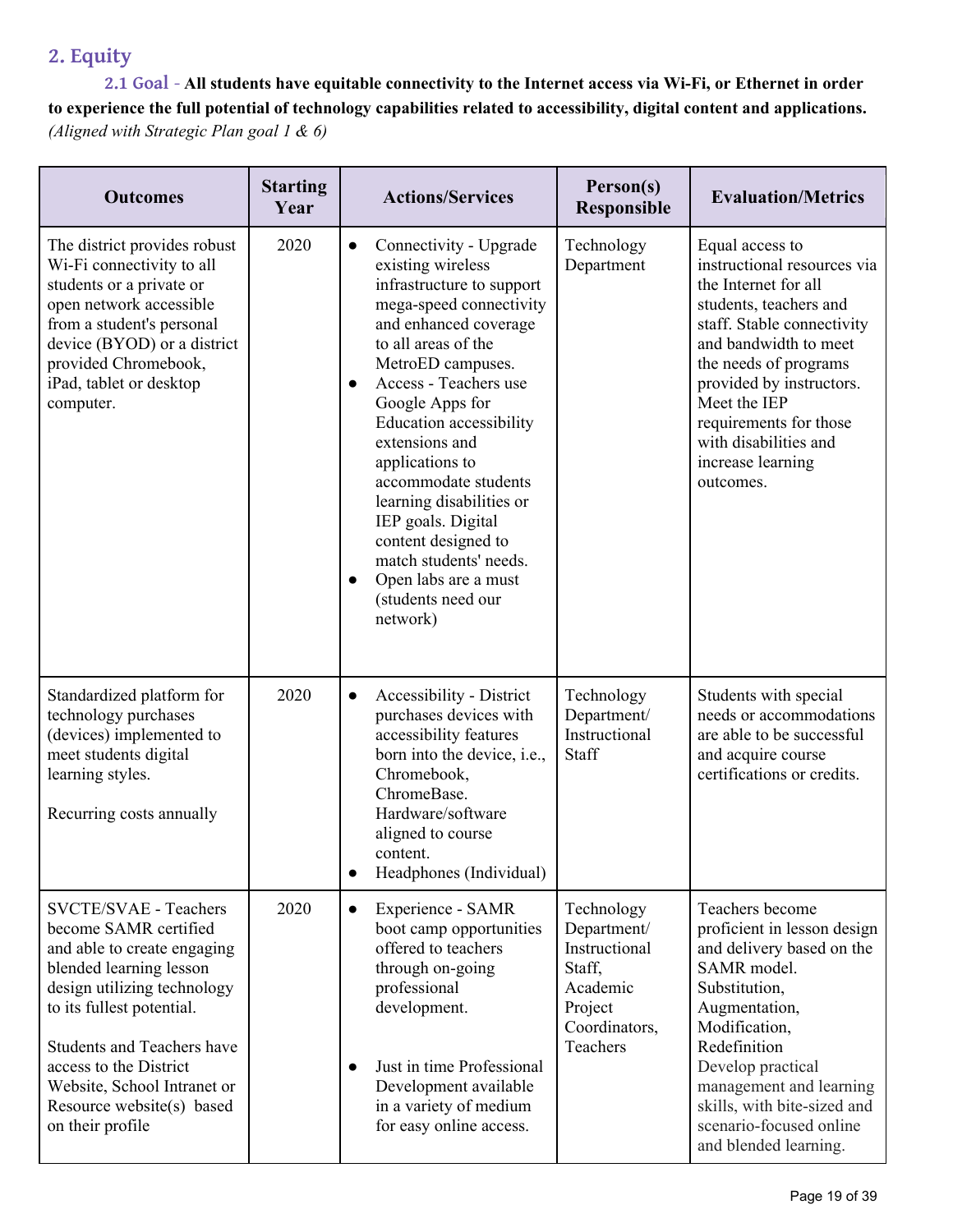| SVAE/SVCTE-Upgrade<br>all classroom hardware and<br>A/V digital display                                                                                                                           | 2020 | Have teachers<br>$\bullet$<br>understand how to use<br>computers, doc cameras,<br>e-Books, Shared Drives                                                                                                                   | Technology<br>Department<br>Staff,<br>Instructional<br>Staff,<br>Academic<br>Project<br>Coordinators,<br>Teachers | 21st Century Skill Sets<br>integrated into the Future<br>Ready Schools<br>Framework. Increased use<br>of Multimedia and Online<br>tools for teaching and<br>learning.                                                                                                                        |
|---------------------------------------------------------------------------------------------------------------------------------------------------------------------------------------------------|------|----------------------------------------------------------------------------------------------------------------------------------------------------------------------------------------------------------------------------|-------------------------------------------------------------------------------------------------------------------|----------------------------------------------------------------------------------------------------------------------------------------------------------------------------------------------------------------------------------------------------------------------------------------------|
| <b>SVAE/SVCTE - Distance</b><br>Learning and New classes<br>launched<br>WIOA II 243 Funding<br>based<br>WIOA I 231 Funding<br><b>Based</b><br>CalWORKs (Funded)<br><b>Regional Testing Center</b> | 2020 | Digital Citizen overlap<br>$\bullet$<br>w/ Standard ISTE<br>Training<br><b>IET/IELCE</b><br>$\bullet$<br>Workforce readiness<br>Training w/ academics<br>embedded<br>Examples: HVAC +<br>$\bullet$<br>ESL, HSD + Auto Body | Instructional<br>Staff,<br>Academic<br>Project<br>Coordinators,<br>Teachers                                       | LTI embed to LMS<br>critical upgrades for<br>curriculum software<br>licenses<br>Implementing and use<br>Tied to additional funding<br>Measurement of student<br>efficiency and successful<br>use regarding online<br>learning for future<br>advancement in academic<br>and career readiness. |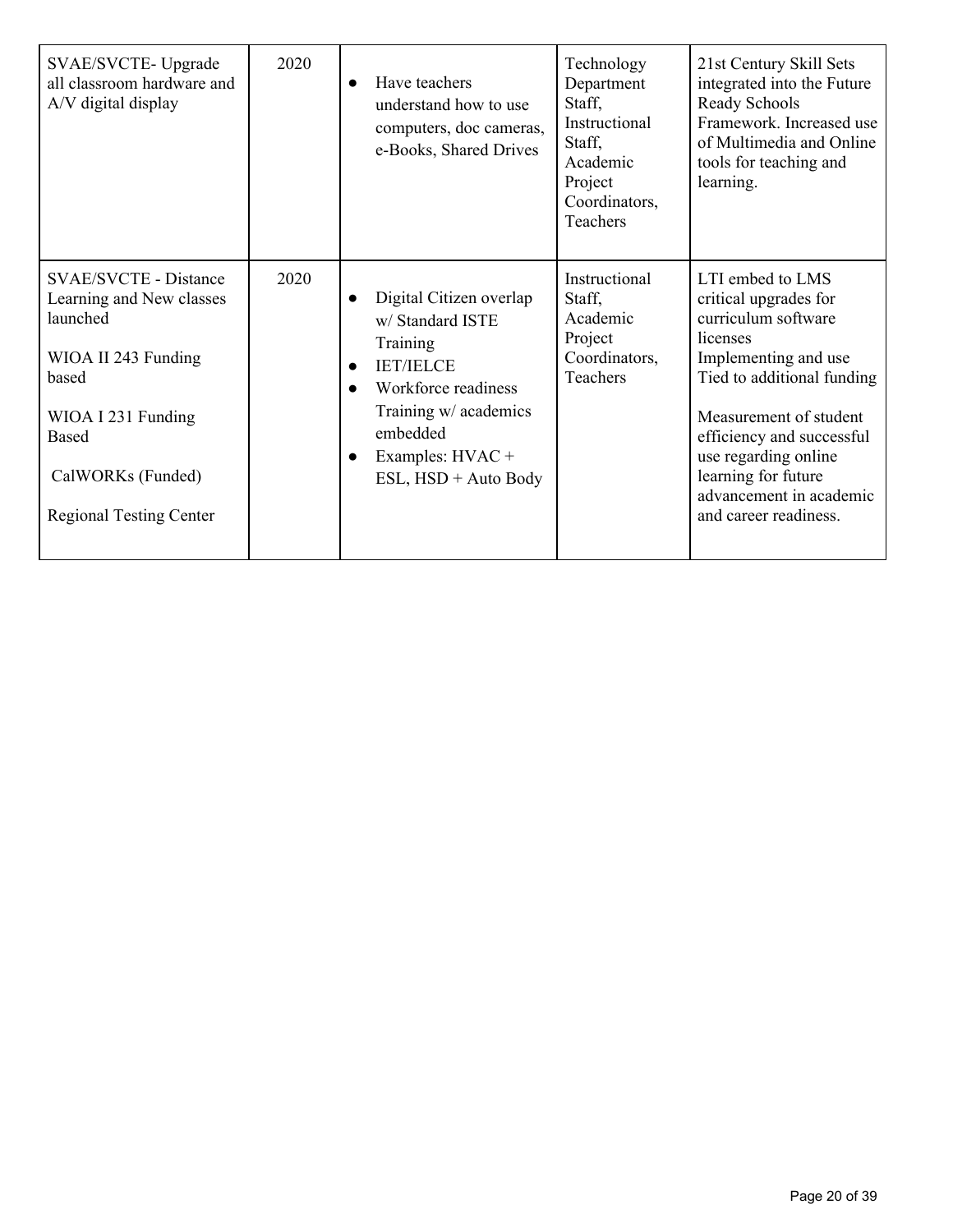#### **3. Active Use**

#### **3.1. Goal** - **Students become curators of their learning by creating artifacts. Curriculum connects to students' interests, strengths, and aspirations.** *(Aligned with Strategic Plan goal 1 & 6)*

| <b>Outcomes</b>                                                                                                                                                                                                                | <b>Starting</b><br>Year | <b>Actions/Services</b>                                                                                                                                                                                       | Person(s)<br><b>Responsible</b>                                                                | <b>Evaluation/Metrics</b>                                                                                                                                       |
|--------------------------------------------------------------------------------------------------------------------------------------------------------------------------------------------------------------------------------|-------------------------|---------------------------------------------------------------------------------------------------------------------------------------------------------------------------------------------------------------|------------------------------------------------------------------------------------------------|-----------------------------------------------------------------------------------------------------------------------------------------------------------------|
| School leaders plan and<br>implement personalized,<br>research-based digital learning<br>strategies so all students can<br>achieve their full potential.                                                                       | 2020                    | Provide ongoing training<br>$\bullet$<br>and classroom support to<br>teachers and instructional<br>support staff on Google<br>Apps for Education,<br>Google Drive, specific<br>hardware, blended<br>learning. | Technology<br>Department Staff,<br>Instructional<br>Staff,                                     | Session attendance<br>records, site level<br>agendas and minutes,<br>digital training<br>materials, templates,<br>records, and multimedia<br>training artifacts |
| Teachers receive PD on the<br>use of G-Suite applications,<br>demonstrated SAMR models<br>and lesson plan design.                                                                                                              | 2020                    | Ensure that teachers are<br>$\bullet$<br>capable of using<br>classroom devices, are<br>knowledgeable of<br>blended learning<br>strategies in order to<br>achieve lesson objectives.                           | Technology<br>Department Staff,<br>Academic Project<br>Coordinators,                           | Lesson plans, digital<br>media, instructional<br>delivery strategies,<br>Demonstrated use of<br>Google Apps                                                     |
| Students build and manage<br>digital portfolios via Google<br>Drive and use Google Apps<br>for Education and other<br>relevant technologies to<br>produce a progressive,<br>evidentiary record of their<br>learning over time. | 2020                    | Students create artifacts<br>$\bullet$<br>to use as resume material,<br>evidence of work<br>completed, Demonstrate<br>competences through<br>visual and digital media.                                        | Instructional<br>Staff,<br>Academic Project<br>Coordinators,<br>Teachers                       | Lesson artifacts,<br>student products,<br>project scoring records,<br>grading rubrics,<br>assessment results                                                    |
| SVAE-Teacher Training in<br>Google Suite and Canvas/<br><b>LMS</b><br>Teachers get used to using a<br>laptop and doc cameras                                                                                                   | 19-2020                 | Creation of eBooks and<br>$\bullet$<br>new curriculum on<br>Teacher's Corner-new<br>website developed                                                                                                         | Technology<br>Department Staff/<br>Instructional<br>Staff,<br>Academic Project<br>Coordinators | Lesson design,<br>Instructional strategies,<br>Collaboration, Shared<br>resources                                                                               |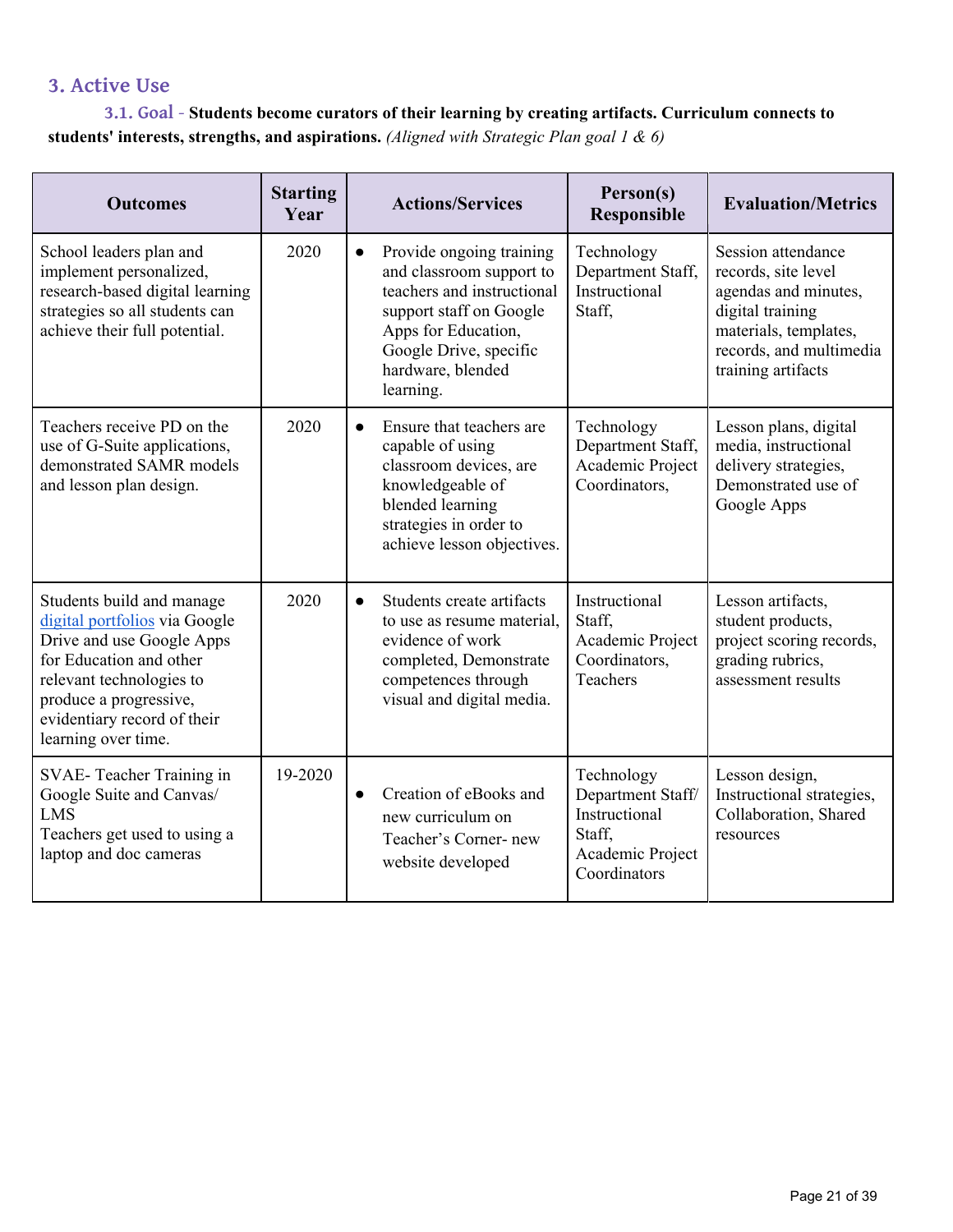## **4. Collaborative Leadership**

**4.1 Goal - Administrators, Faculty and All Staff work together in a collaborative and caring culture focused on shared forward thinking and strengths based learning.** *(Aligned with Strategic Plan goal 2, 3, & 4)*

| <b>Outcomes</b>                                                                                                                                                                                                                                             | <b>Starting</b><br>Year | <b>Actions/Services</b>                                                                                                                                                                                                                                                                         | Person(s)<br>Responsible                                                                                 | <b>Evaluation/Metrics</b>                                                                                                                             |
|-------------------------------------------------------------------------------------------------------------------------------------------------------------------------------------------------------------------------------------------------------------|-------------------------|-------------------------------------------------------------------------------------------------------------------------------------------------------------------------------------------------------------------------------------------------------------------------------------------------|----------------------------------------------------------------------------------------------------------|-------------------------------------------------------------------------------------------------------------------------------------------------------|
| <b>Educational Administrators</b><br>inspire and lead the<br>development and<br>implementation of a shared<br>vision of a comprehensive<br>integration of technology to<br>promote excellence and<br>support transformation<br>throughout the organization. | 19-2020                 | Teachers use their<br>$\bullet$<br>knowledge of subject<br>matter, teaching and<br>learning, and technology<br>to facilitate experiences<br>that advance student<br>learning, creativity and<br>innovation in both face-<br>to-face and virtual<br>environments.                                | Technology<br>Department/<br>Instructional<br>Staff.<br>Academic<br>Project<br>Coordinators,<br>Teachers | Participation data,<br>badging program<br>reports/statistics, other<br>artifacts                                                                      |
| Teaching digital citizenship<br>equips students with the<br>knowledge, skills, and<br>resources to succeed as<br>lifetime learners.                                                                                                                         | 2020                    | All staff promote and<br>$\bullet$<br>model digital citizenship<br>and responsibility<br>through understanding<br>local and global societal<br>issues and responsibilities<br>in an evolving digital<br>culture and exhibit legal<br>and ethical behavior in<br>their professional<br>practice. | Technology<br>Department/<br>Instructional<br>Staff,<br>Academic<br>Project<br>Coordinators,<br>Teachers | Certifications, Shared<br>conference resources<br>and presentation<br>Civics/COAPPs<br><b>Workforce Readiness</b><br>Skills Exam & funding<br>related |
| Strengths-based models for<br>leadership focus on what's<br>strong rather than what's<br>wrong.                                                                                                                                                             | 2020                    | Enables leaders to bring<br>$\bullet$<br>out the best in themselves<br>and others by igniting<br>their core character<br>strengths.                                                                                                                                                             | Administrators,<br>Staff, Faculty                                                                        | Energizes engagement<br>and motivation to go<br>over and above what is<br>expected                                                                    |
| <b>Strategic Planning using</b><br>SMART goals to achieve a<br>shared vision                                                                                                                                                                                | 2020                    | Backward planning of<br>$\bullet$<br>training                                                                                                                                                                                                                                                   | Technology<br>Department/<br>Instructional<br>Staff,<br>Academic<br>Project<br>Coordinators,<br>Teachers | Districts Mission and<br>Vision met and<br>communicated to<br>Staff, Faculty and<br>community.                                                        |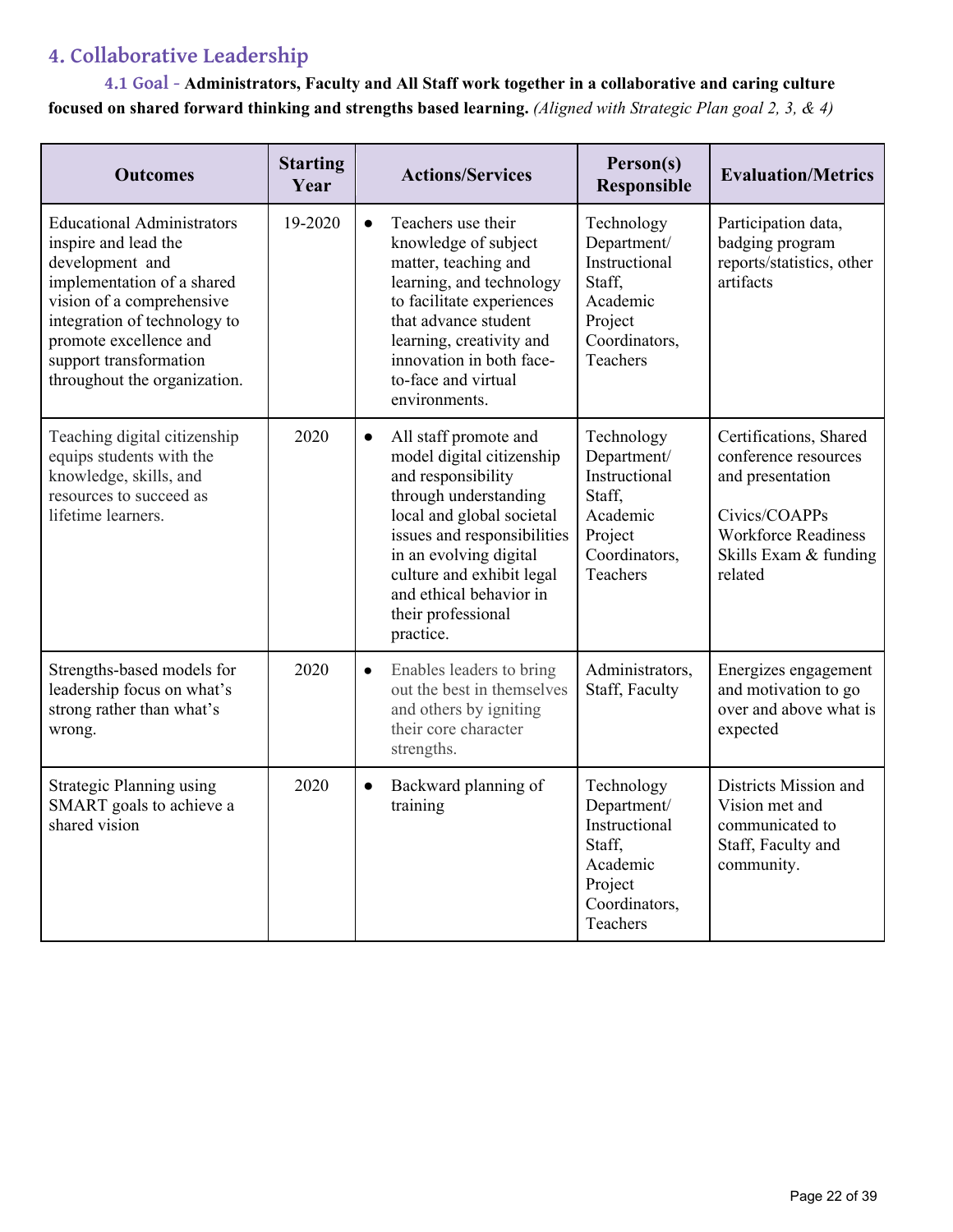## **Distance Learning**

**SVCTE Plan for Continued Learning during School Closures due to COVID 19**



During the closure of our schools, the Metropolitan School District is committed to delivering high-quality career, college and technical education learning opportunities to students to the extent feasible through, among other options, distance learning.

## What is distance learning and what will be needed?

It is important to remember that while you are not physically in school, school is still in session and you are expected to engage in your coursework. Distance Learning means that you are attending class online, completing and submitting assignments, and interacting with your teachers using the online tools designated by your teachers and supported by the District.

**The following tools will be essential to the successful implementation of distance learning:** 

**Required:** 

- ❑ Computer or mobile device
	- $\Box$  if students do not have access to a computer and they are not able to obtain one from their home school, they can reach out to our Academic Project Coordinator, Marleen Dinis to request a Chromebook by emailing her at mdinis@metroed.net.
- ❑ Internet access
	- ❑ If students do not have access to internet, they can access a no cost or low cost service
	- $\Box$  If you do not have a cell phone with a data plan and you cannot use an existing network, a good option might be Spectrum/Charter, which offers free Spectrum broadband and Wi-Fi access for 60 days to households with K-12 and/or college students who do not already have a Spectrum broadband subscription. To enroll call 1-844-488-8395. *Installation fees will be waived for new student household*
	- ❑ Paper and pencils/pens to take notes and work through problems & assignments

**Ideal to have but not essential or required:** 

- ❑ headphones
- ❑ printer and/or scanner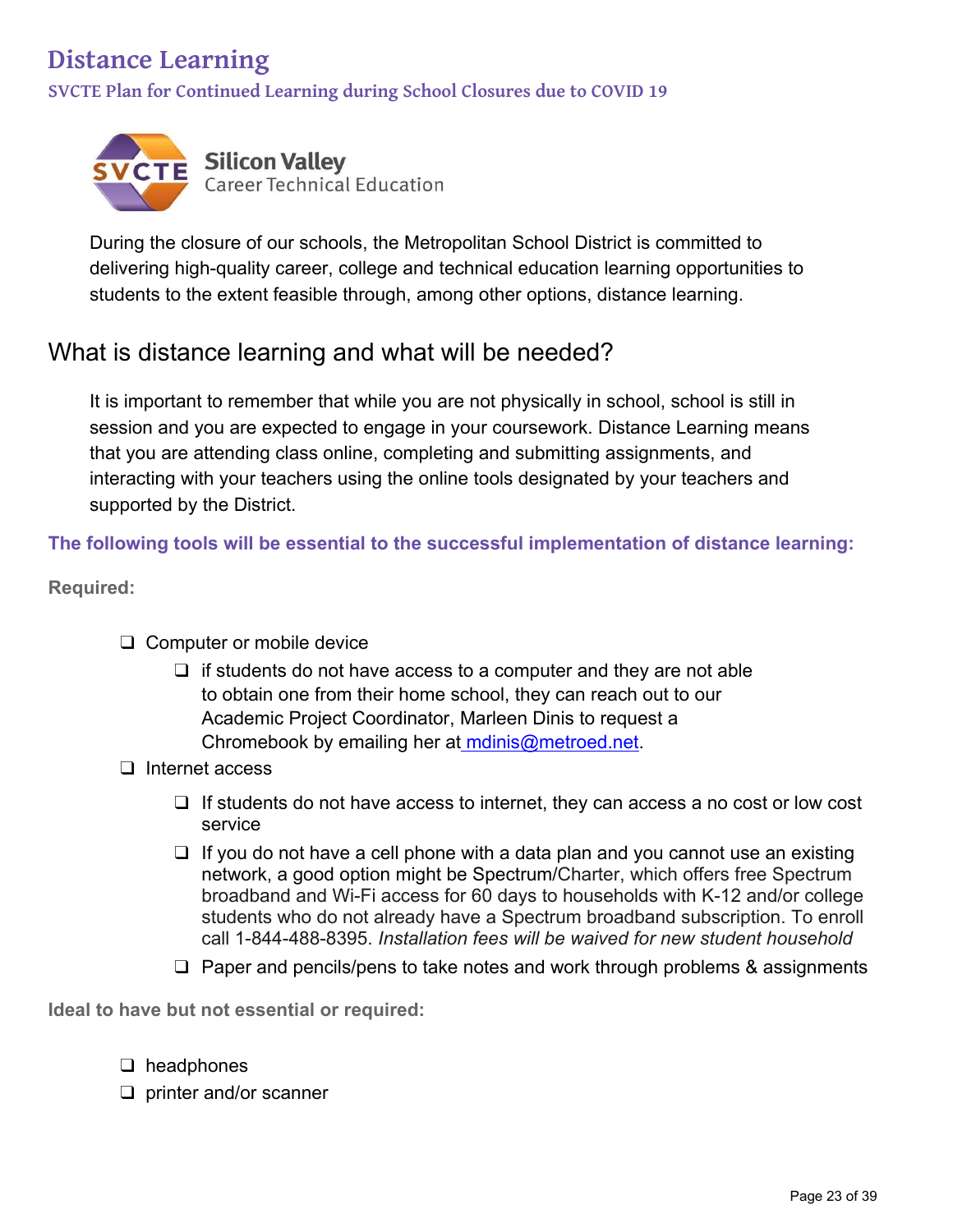## **Information for Students**

## **What will my class look like? What can I expect from my teachers? What will be expected of me?**

Google Classroom or Canvas will continue to be the home base for your classes. Your teachers will communicate to you in their Distance Learning explanation email (syllabus) which system they will use. Teachers will post assignments, resources, and grades through the system they inform you of.

**Distance/Flexible Learning Explanation:** Your teachers will be providing you a new explanation sheet (via email/google classroom or sites/canvas) to explain how they will conduct their classes, assignments, and communications with you in this new learning environment. This document will also include information about how you should communicate with your teacher if you have questions or need help with assignments.

**Schedule:** Your class will have a designated time for you to engage with your teacher for that specific period. These are dedicated times for you to connect with your teacher to review content and assignments, have small group discussions, and/or interact with your classmates. Your teachers will be able to conduct class check-ins through an online meeting using Zoom, Google Hangout & Meet, Google docs, an email exchange, or some other method the teacher has specified to demonstrate that students are engaged in the class. (Refer to your Explanation Sheet/email to see how the class will be conducted.) This class period time is when your teachers will assign work and when you will submit your work.

| <b>Time</b>     | <b>Monday</b>                                 | <b>Tuesday</b>             | Wednesday                                          | <b>Thursday</b>                             | <b>Friday</b>                                          |  |  |
|-----------------|-----------------------------------------------|----------------------------|----------------------------------------------------|---------------------------------------------|--------------------------------------------------------|--|--|
| $7:30 - 9:00$   | Staff meeting<br>Sector<br>collaboration<br>s | AM<br>Class<br>Sessio<br>n | <b>Teacher Prep</b>                                | AM Class Session                            | Collaboratio<br>n IEP<br>Coordination                  |  |  |
| $9:15 - 10:15$  | <b>Virtual Office Hours</b>                   |                            |                                                    |                                             |                                                        |  |  |
| $10:45 - 12:15$ |                                               |                            | Regular scheduled teacher workday per article 9000 |                                             |                                                        |  |  |
| $12:30 - 2:00$  | <b>PM</b><br>Class<br>Sessio<br>n             | <b>Teacher Prep</b>        | <b>PM</b><br>Class<br>Session                      | Professional<br>Developmen<br>Collaboration | <b>IEP Coordination</b><br>Improvement<br><b>Plans</b> |  |  |
| $2:00 - 3:00$   | <b>Virtual Office Hours</b>                   |                            |                                                    |                                             |                                                        |  |  |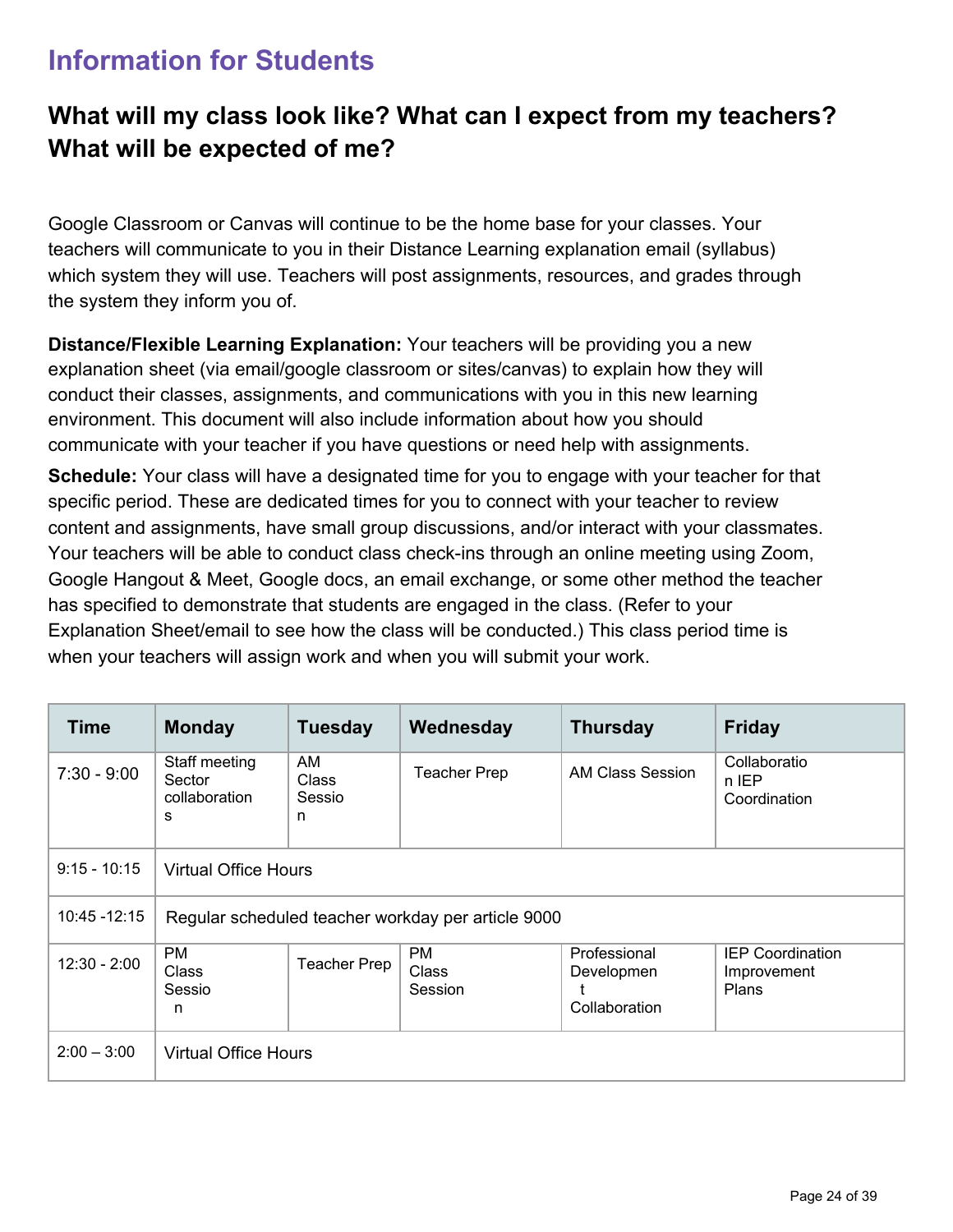During your designated period, your teacher will let you know if there will be an actual class session where you will need to engage via zoom, google hangout, or another means by which to connect to listen to a lecture, slide show, or get information. The 1.5 hours designated for each period twice a week are for you, your classmates, and your teachers to connect via email, google classroom, video, google meets, canvas, or another platform. During these times, your teacher will assign the work for the week for that class period. Each teacher will assign you no more than 2.5 hours of work outside of the designated class period for the week.

Consistent with Education Code section 51512, the unauthorized use of listening or recording devices in any classroom, which shall include online classrooms, without the prior consent of the teacher and the Director of Programs is prohibited.

Your designated class period for one hour and half may look like any of the samples below but can also change from week to week. Your teacher will inform you of how the sessions will be organized.

#### **Sample Period Schedule**

7:30 - 8:00 Review assignments posted by teacher and get organized, check schedule 8:00 - 8:30 Class session through zoom or google hangout: Teacher provides you with a link to join and you "attend" class for these 30 minutes 8:30 - 9:00 Work on assignments for this class, prepare questions to ask during office hours, connect with

#### **Sample Period Schedule**

12:30 - 1:00 Class session through zoom or google hangout: Teacher provides you with a link to join and you

"attend" class for these 30 minutes

other students in this period

1:00 - 1:15 Work on assignments, create a virtual study group with classmates for that period

1:15 - 2:00 Work on assignments for this class, prepare questions to ask during office hours, connect with other students in this period

#### **Sample Period Schedule**

7:00 - 7:30 Submit tasks and assignments from the previous week

7:30 - 8:00 Review new assignments/tasks that have been posted and post questions to teachers via email, or Canvas. 8:00 - 8:15 Watch video of lesson posted by teacher, review lesson PowerPoint or Google slides

8:15 - 8:30 Organize work, submit assignments, connect with classmates

#### **Sample Period Schedule**

12:30 - 2:00 Work on missing assignments to improve your grade, complete new weekly assignment posted, get organized and ready for following week's assignment for this period

**\*SVAE Schedules are available on the website:** https://www.metroed.net/svae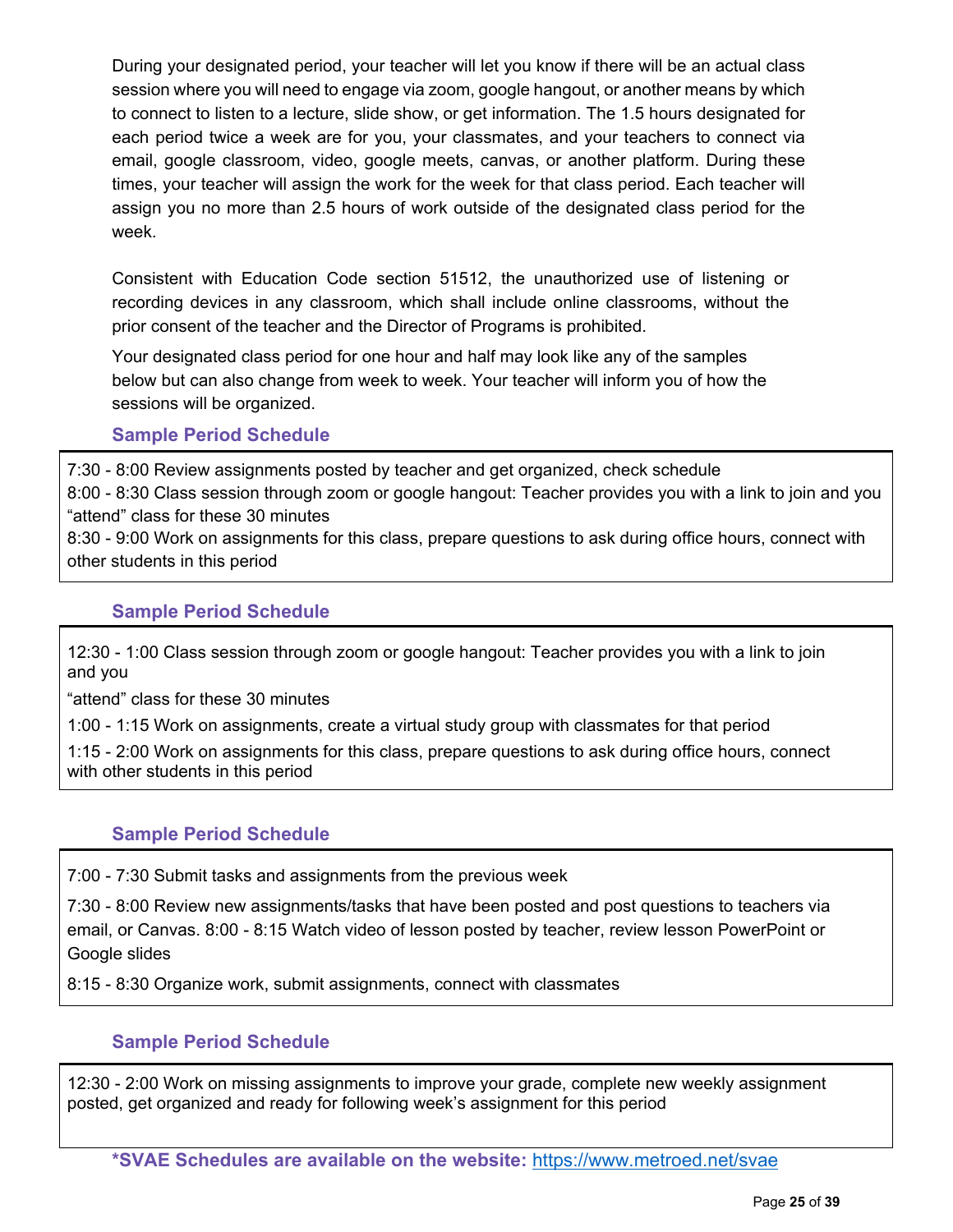The designated time for each period does not mean that you will have to be "attending" class through some virtual platform for the entire time. The designated time allocated for each period is so that there is structure to your day and week and so that we do not create scheduling conflicts from teacher to teacher and school to school. Each teacher will decide how to use the 1.5 hours for each period. If you have conflicts between your home school and SVCTE course schedule, please let your home school and SVCTE teacher know so they can assist you in what will be required to get attendance and participation in both courses.

**Office Hours:** All teachers will be online and available for students to drop in with questions during the scheduled Office Hours period. Teachers will establish in their *Distance Learning Explanation Sheet* a method for conducting Office Hours (zoom, google hangout, canvas, google classroom, or email). You are not required to attend Office Hours, but we encourage you to use this time to get help or ask questions that you may have during the week.

**Level of Engagement**: Engagement for each class will be determined based on your participation demonstrated in any of the following ways:

- ❑ Check-ins as scheduled for each period
- ❑ Submission of work/assignments as posted by teacher for each period
- ❑ Responding to postings and/or emails for each period during the designated time for each period

If a student becomes ill and is unable to engage with their classes, parents/guardians are to email teachers to let them know.

If a student is unresponsive and has not engaged at any level, teachers will be able to submit a "request for student follow-up" that will be acted on by school personnel.

**Grading**: Grades are to be formative and not punitive. During these times, we must allow for flexibility and to a certain degree leniency given the various factors that are currently out of our control. We must take a culturally, trauma-informed lens as we shift to distance learning and in particular, as we determine how our students will be graded and/or assessed. We recognize that this learning environment cannot replace the in-person hands on experience yet our goal is to maintain a level of learning so as to prevent regression or loss of learning.

**Grades are to be determined using the following measures:** 

- $\Box$  Submission and completion of posted assignments
- $\Box$  Proficiency as measured by assignments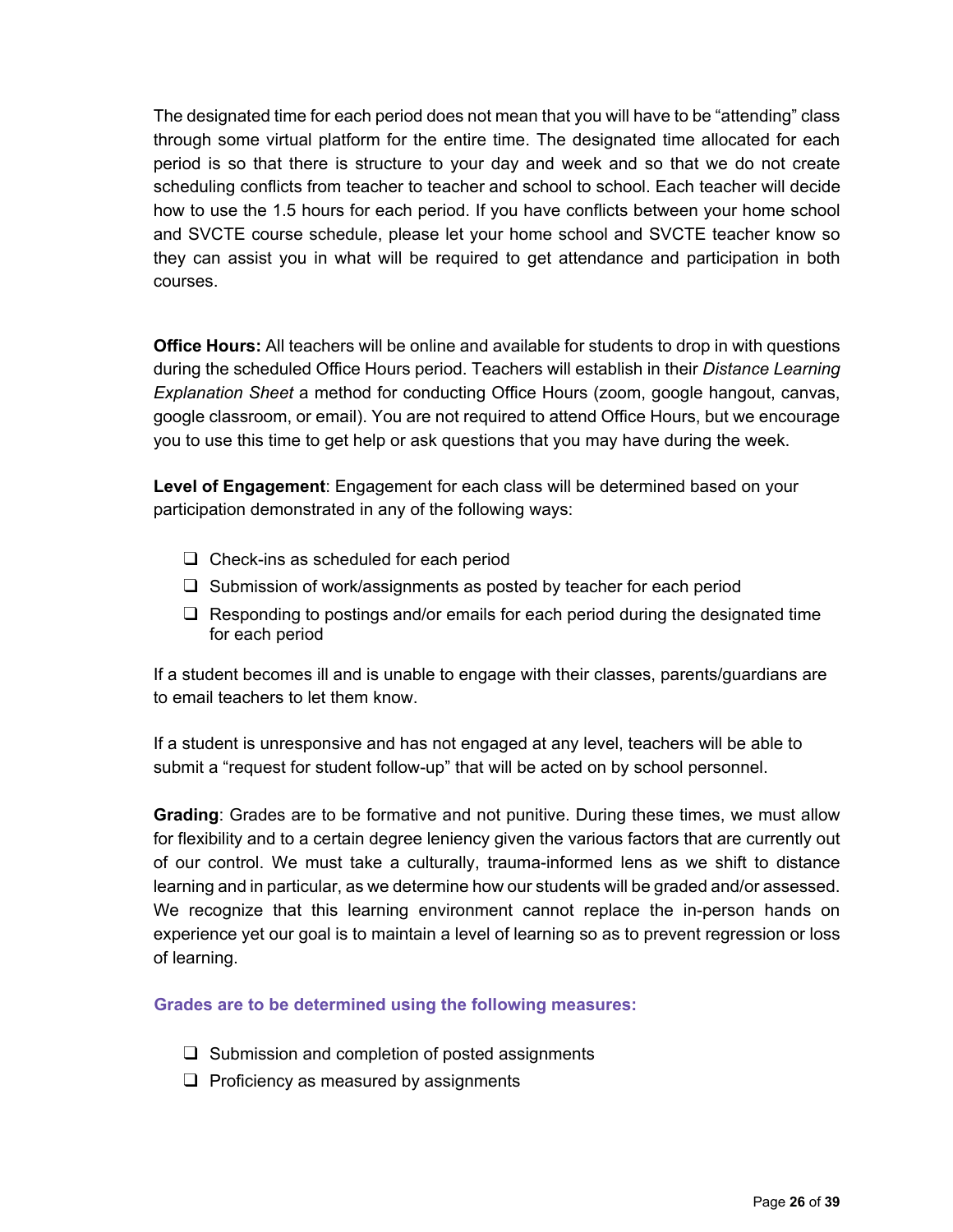During this time, no student's grade will be negatively impacted. No grade will drop from the grade that will be calculated from assignments that were collected yet may not have been graded or posted prior to March 13th.

#### **What are some tips for being successful in a distance learning environment?**

● **Become familiar with the Distance Learning Schedule** so that you know when to check in online for each of your classes. Then set a routine for yourself that is your dedicated "school time." Remember, this is not time off you are still attending school, but in a different learning environment. Be sure to schedule time to take a mental break, get a snack or some fresh air: we suggest a 15-minute break for every 1.5 to 2 hours of work. Having a routine will help you focus and use your time effectively.

● **Create a work space for yourself** so you can use an electronic device such as a computer, open a textbook, and complete assignments. As much as possible, minimize potential distractions such as a TV. While your bed might look like a comfortable place to work, it might not be the best place for you to focus on coursework.

**• Practice good online etiquette**. Treat your online classroom as you would your regular, in-person classroom with appropriate attire, backgrounds, and behavior during your class online meetings. Use appropriate and considerate language and keep topics professional and relevant to the course material. Consistent with Education Code section 51512, the unauthorized use of listening or recording devices in any classroom, which shall include online classrooms, without the prior consent of the teacher and the principal of the school is prohibited.

● **Stay connected to your classmates and teachers**. Outside of your scheduled period time, email and/or connect with your teachers during Office Hours to check in and ask questions. Stay connected with your classmates by creating virtual study groups and using zoom, google hangout, FaceTime to socialize.

#### What do I do if I need help?

**• Reach out to your teacher**. All teachers will be available during Office Hours (see schedule above) so you can ask questions and get help quickly through email, canvas, or another digital platform.

● **Reach out to your Guidance Counselor**. Guidance Counselors at your home school or to Lora Hunter, SVCTE Lead Counselor. Counselors will also be available during Office Hours by email or some other digital platform

#### **Information for Parents**

How can I support my student in Distance Learning?

● **Set a routine to distinguish "school time" from being at home time**. This may include a quiet work space where the student can use a textbook and complete writing assignments or use an electronic device such as a computer.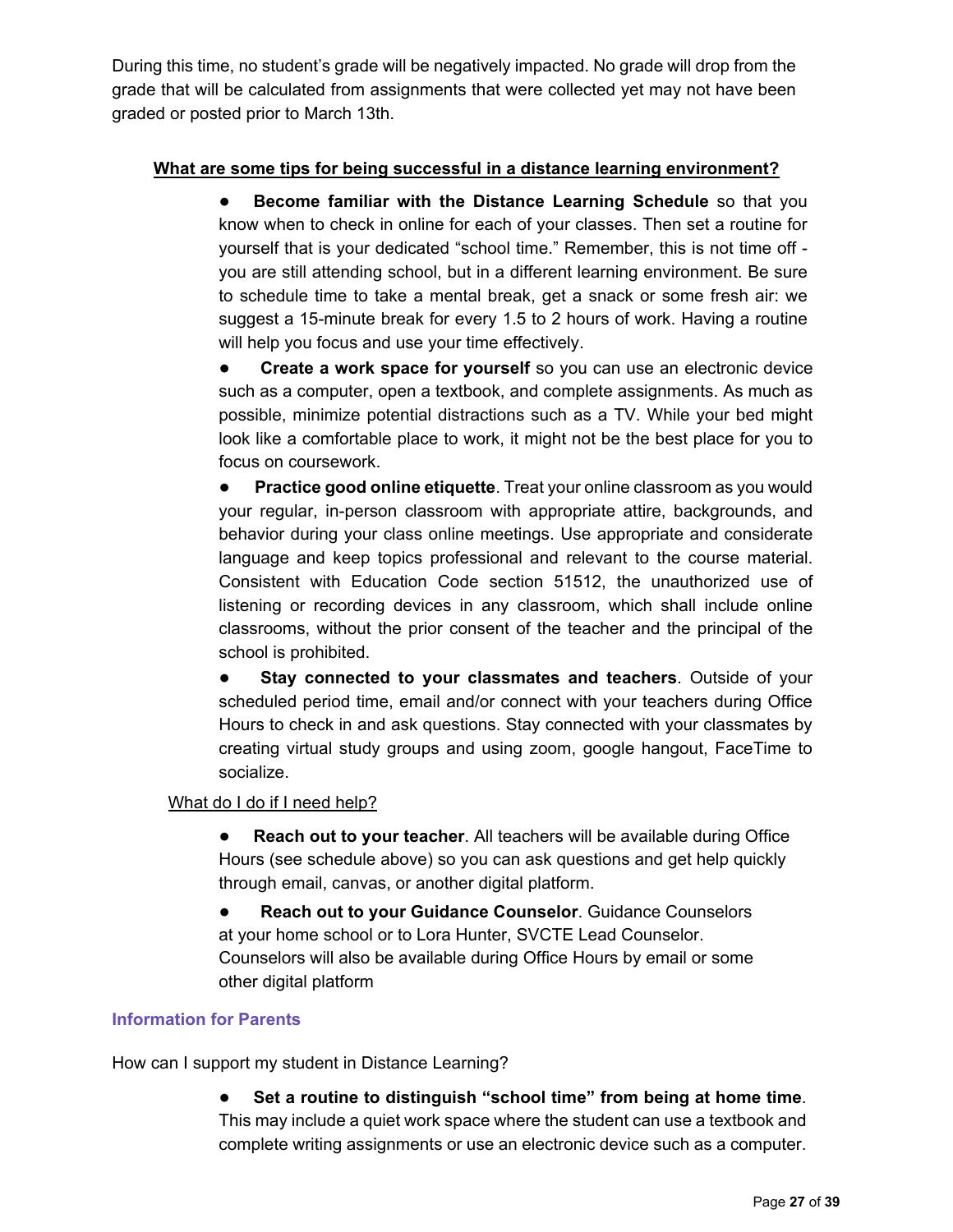As much as possible, minimize potential distractions such as a TV. Be sure to schedule time for your student to take a mental break, get a snack or some fresh air: we suggest a 15-minute break for every 1.5 to 2 hours of work. Creating structure for your student will help them focus and use their time effectively.

● If there are other household members at home, **establish expectations for protecting "school time" for your students** and minimizing distractions or interruptions.

● Recognize that students are not used to learning in a completely online environment. Check in with your student about what they are finding challenging or confusing about their online work. Encourage them to reach out to teachers and counselors if they are struggling.

● The experience of distance learning is different from in-person learning in a physical classroom. Support your student by setting up a routine together and allowing for variation on how and when your student works. Monitor their stress level, participation in class check-ins, and ability to complete assignments. This is not the time to add supplemental learning opportunities.

● Remember that school is about social interactions as well as academics. **Encourage your student to reach out to friends by phone or online** so they have opportunities to stay connected.

What do I do if I need help in supporting my student?

- **Accessing your online accounts:** If you do not have a parent user account for Infinite Campus, contact amkelley@metroed.net for instructions on setting up your account in the system.
- **Student illness/absence:** Please inform your student's teacher if they are ill and are unable to engage for any given class.

● **Monitoring your student's progress:** Teachers will post assignments and grades in their designated system. You can log in to view these or you can talk with your student about their classes and assignments.

● **Student wellness/mental health support:** Contact your student's Guidance Counselor or Administrator to share your concerns. They will work with you to determine next steps for supporting your student.

● **Request for assistance:** If you need assistance, please send an email to lhunter@metroed.net and school personnel will respond to your request.

● **School Site Contacts:** If you need assistance, please email mdinis@metroed.net or amkelley@metroed.net

● **SVAE:** jcestone@metroed.net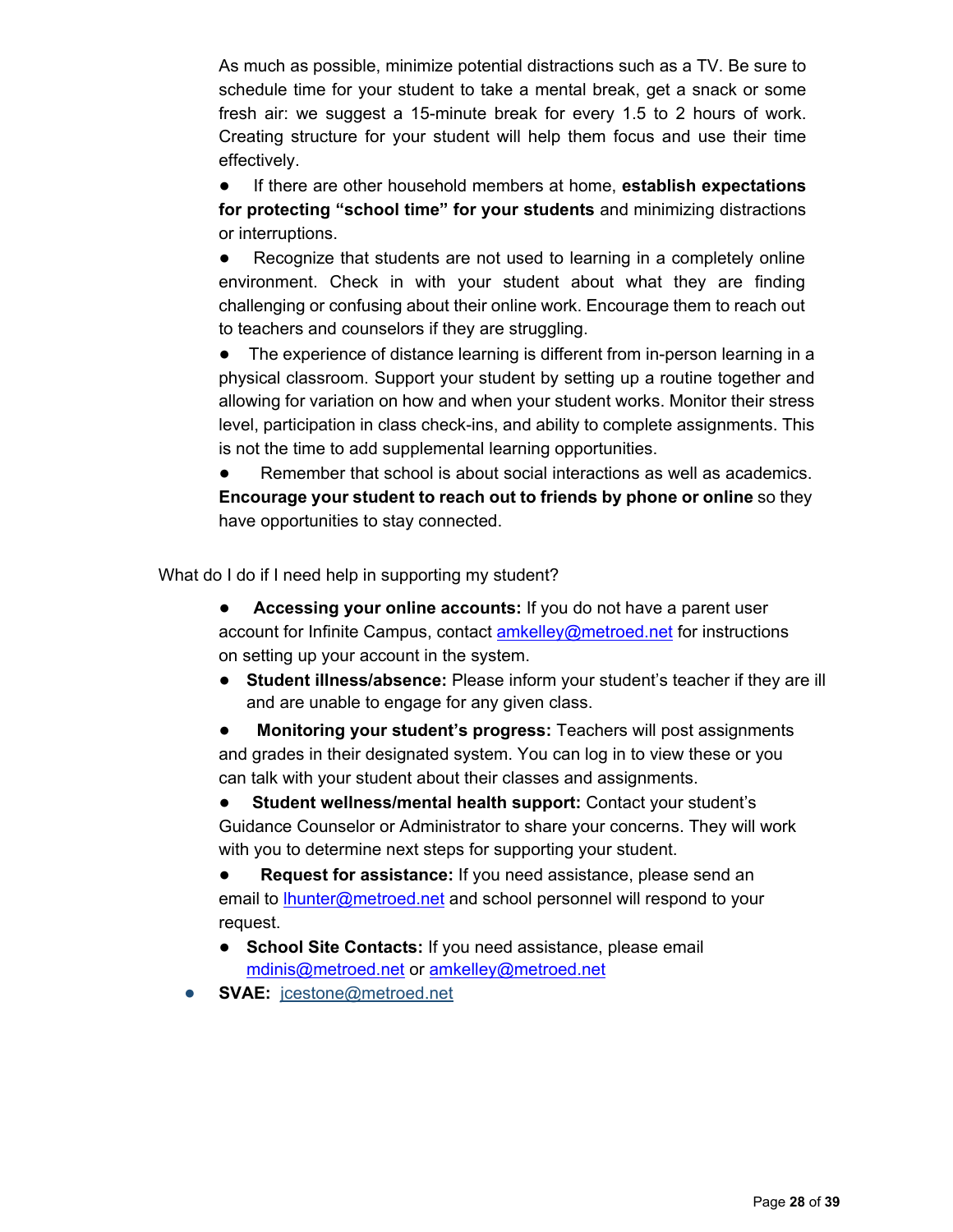

#### **Technology Services, Support and Sustainability**

The use of technology continues to expand with increasing organizational and end-user dependency in order to deliver on the promise of being an essential tool that simplifies, streamlines, and improves learning and job performance outcomes; we must ensure that technology is accessible, functional, and reliable. Staff need support with ongoing training and professional learning opportunities in order to use technology effectively. Within the classroom, technology has become integral to teaching and learning. When technology fails, it must be repaired or replaced promptly. In the absence of swift and responsive technology support, instruction and learning is negatively affected. Support consists of two complementary divisions of specialization - Educational Technology support (ET Support) and Informational Technology Support (IT Support).

Ideally, ET Support is usually provided by an Instructional Coach or Academic Coordinator supporting students and staff at the high school and the adult level. Academic Coordinators who are expert end-users of technology will continue to facilitate and support the development of effective classroom technology integration and serve as Ed Tech teacher leaders at their respective sites. In contrast, end-user IT support is provided by MetroED TechForce technicians, whose duties are determined by the day-to-day needs at the individual school sites. The longer range IT support priorities (which include infrastructure, hardware management and replacement, and network administration among others) are determined by the Manager of Information Technology to whom the technicians report. Both ET and IT personnel work in partnership to ensure that individual end-user needs are met in a timely and thorough manner. However, as the table below indicates, ET and IT are each responsible for providing unique and specialized support.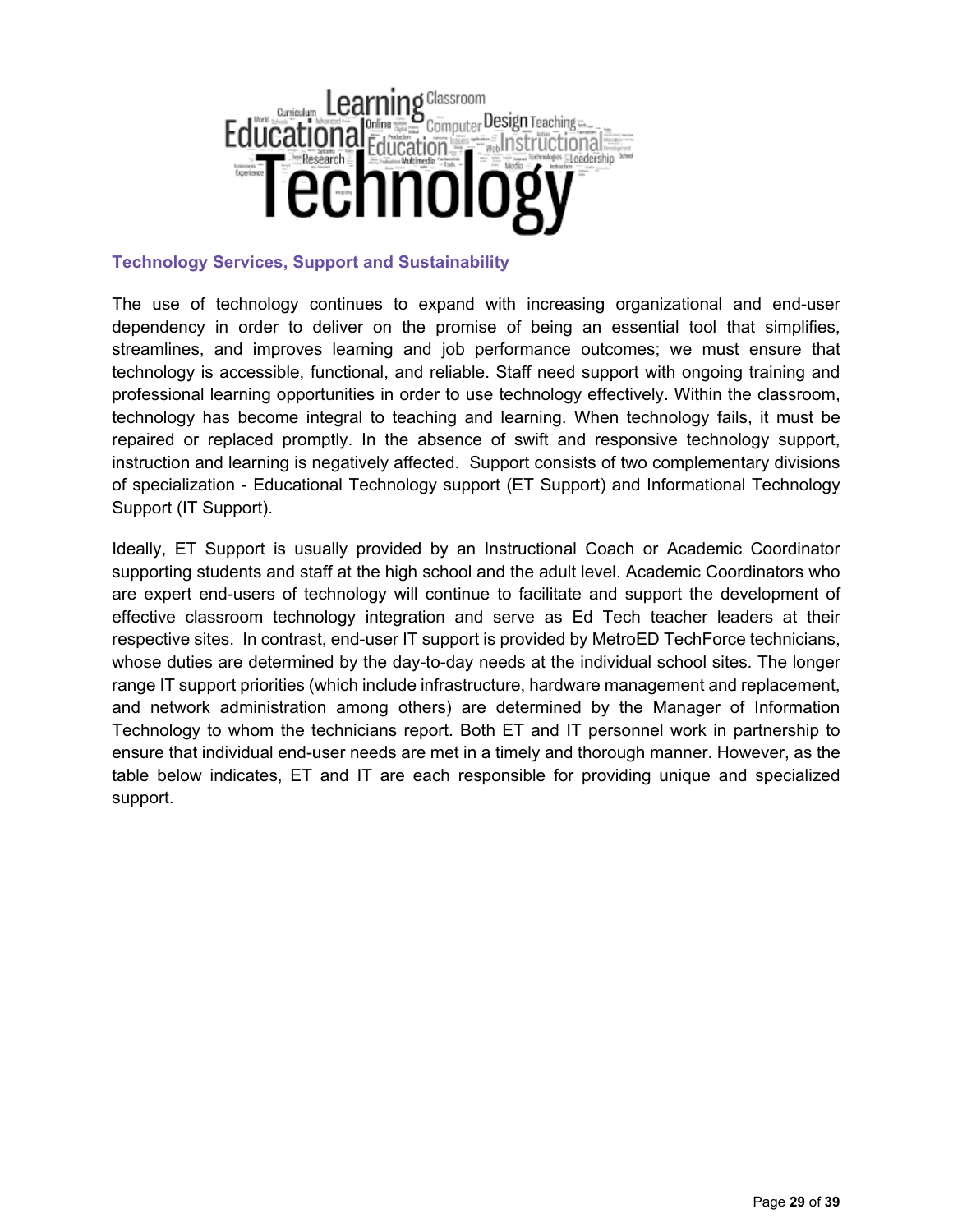| <b>IT-Information Technology</b>                                                                                                                                                                                                                                                                                                                                                                                                                                                                                                                                                                                                                                                                                                                                                                                                                                                                                                                                         | <b>ET-Educational Technology</b>                                                                                                                                                                                                                                                                                                                                                                                                                                                                                                                                                                                                                                                                                                                                                                                                                                                                                                                                                                                                                                                                                                                                                                                                                                                             |  |  |
|--------------------------------------------------------------------------------------------------------------------------------------------------------------------------------------------------------------------------------------------------------------------------------------------------------------------------------------------------------------------------------------------------------------------------------------------------------------------------------------------------------------------------------------------------------------------------------------------------------------------------------------------------------------------------------------------------------------------------------------------------------------------------------------------------------------------------------------------------------------------------------------------------------------------------------------------------------------------------|----------------------------------------------------------------------------------------------------------------------------------------------------------------------------------------------------------------------------------------------------------------------------------------------------------------------------------------------------------------------------------------------------------------------------------------------------------------------------------------------------------------------------------------------------------------------------------------------------------------------------------------------------------------------------------------------------------------------------------------------------------------------------------------------------------------------------------------------------------------------------------------------------------------------------------------------------------------------------------------------------------------------------------------------------------------------------------------------------------------------------------------------------------------------------------------------------------------------------------------------------------------------------------------------|--|--|
| <b>Computer Technicians</b>                                                                                                                                                                                                                                                                                                                                                                                                                                                                                                                                                                                                                                                                                                                                                                                                                                                                                                                                              | <b>Academic Coordinators</b>                                                                                                                                                                                                                                                                                                                                                                                                                                                                                                                                                                                                                                                                                                                                                                                                                                                                                                                                                                                                                                                                                                                                                                                                                                                                 |  |  |
| <b>Focus:</b> Hardware and software training,                                                                                                                                                                                                                                                                                                                                                                                                                                                                                                                                                                                                                                                                                                                                                                                                                                                                                                                            | <b>Focus:</b> Classroom technology integration,                                                                                                                                                                                                                                                                                                                                                                                                                                                                                                                                                                                                                                                                                                                                                                                                                                                                                                                                                                                                                                                                                                                                                                                                                                              |  |  |
| systems administration, network infrastructure                                                                                                                                                                                                                                                                                                                                                                                                                                                                                                                                                                                                                                                                                                                                                                                                                                                                                                                           | blended learning and lesson design,                                                                                                                                                                                                                                                                                                                                                                                                                                                                                                                                                                                                                                                                                                                                                                                                                                                                                                                                                                                                                                                                                                                                                                                                                                                          |  |  |
| and monitoring, security, digital literacy, and                                                                                                                                                                                                                                                                                                                                                                                                                                                                                                                                                                                                                                                                                                                                                                                                                                                                                                                          | assessment design strategies, data analysis,                                                                                                                                                                                                                                                                                                                                                                                                                                                                                                                                                                                                                                                                                                                                                                                                                                                                                                                                                                                                                                                                                                                                                                                                                                                 |  |  |
| online safety                                                                                                                                                                                                                                                                                                                                                                                                                                                                                                                                                                                                                                                                                                                                                                                                                                                                                                                                                            | and digital citizenship                                                                                                                                                                                                                                                                                                                                                                                                                                                                                                                                                                                                                                                                                                                                                                                                                                                                                                                                                                                                                                                                                                                                                                                                                                                                      |  |  |
| <b>Hardware and Device Management</b><br>Maintenance, Repair,<br>$\circ$<br>Troubleshooting<br>Inventory and Purchasing<br>$\circ$<br>Software, System Support and<br><b>Management</b><br>Account initiation, student login<br>$\circ$<br>credentials distribution and<br>management, and resets<br>Installations, updates/imports,<br>$\circ$<br>and upgrades<br><b>End-User Training</b><br>Basic computer system, device<br>$\circ$<br>iPads, Doc Cams, interactive<br>boards, chrome books, A/P<br>and display hardware and<br>software training and<br>management for teachers,<br>students, and support staff<br>(digital literacy)<br><b>Network Administration</b><br>Performance monitoring<br>$\circ$<br>Analytics<br>$\circ$<br>Security (Firewall, Web<br>$\circ$<br>filtering)<br><b>Cybersecurity/Threat Protection</b><br>Anti-Malware/Virus software<br>$\circ$<br>Phishing test/training<br>$\circ$<br><b>Firewall Intrusion Protection</b><br>$\circ$ | Direct EdTech Training/Coaching for<br>Teachers<br>Devices: iPads, Doc Cams,<br>Interactive Boards, Chromebooks,<br>A/V and display hardware<br>Software: Google Apps for<br>$\circ$<br>Education, Infinite Campus, digital<br>curriculum (Canvas, etc.)<br><b>Teaching and Learning</b><br>Balanced integration of classroom<br>$\circ$<br>technology<br>On-site Ed-tech professional<br>$\circ$<br>learning: Hands-on support and<br>guidance<br>Lesson design and modeling to<br>$\circ$<br>promote 21st Century Skills and<br><b>Blended Learning Strategies</b><br>Digital Citizenship instruction and<br>$\circ$<br>school-to-home/parent<br>communication and support<br>Researching and sharing strategies<br>$\circ$<br>around personalized and project-<br>based learning<br>Industry Specific Hardware/<br>$\circ$<br>Software for robust curriculum and<br>instruction<br><b>Data and Assessments</b><br>Standards alignment/<br>$\circ$<br>mapping/prioritizing<br>Online assessments development,<br>$\circ$<br>administration, testing and support<br>Data retrieval, reporting, and<br>$\circ$<br>analysis in support of site<br>administration<br>Assist site administration with<br>$\circ$<br>facilitating site level PLC framework<br>and Cycle of Professional Learning |  |  |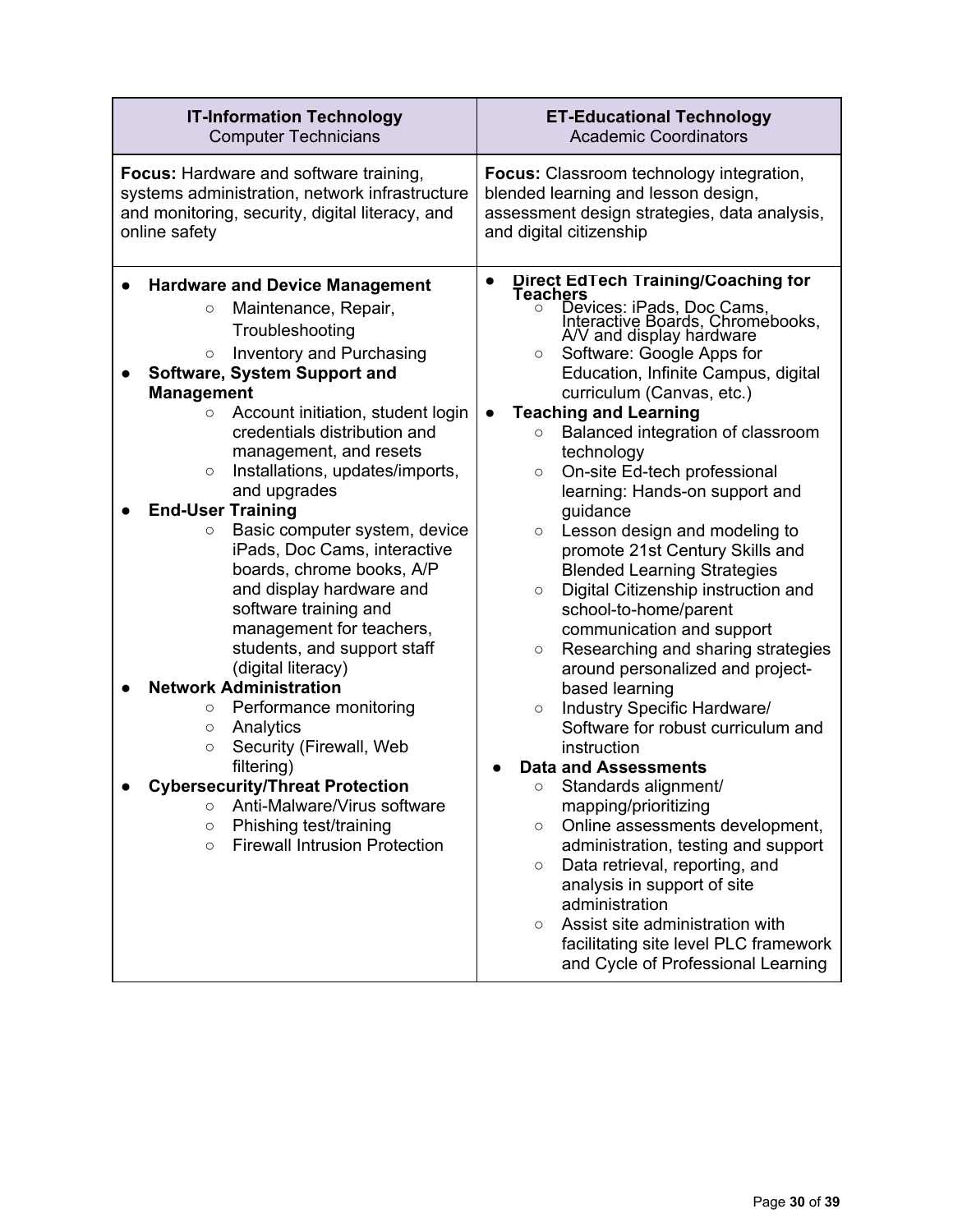#### **Technology Purchasing Procedures**

Insofar as possible, goods and services purchased shall meet the needs of the person or department ordering them at the lowest price consistent with standard purchasing practices. Maintenance costs, replacement costs, and trade-in values shall be considered when determining the most economical purchase price. When price, fitness, and quality are equal, recycled products can be considered when procuring materials for use in District schools and buildings.

All purchases shall be made by formal contract or purchase order or shall be accompanied by a receipt. In order to eliminate the processing of numerous small purchase orders, the Chief Business Officer or designee may create a "blanket" or "open" purchase order system for the purchase of minor items as needed from a vendor. He/she shall ensure that the "open" purchase order system details a maximum purchase amount, the types of items that can be purchased under this order, the individuals authorized to approve purchases, and the expiration date of the "open" order. MetroED has established premier portal websites with CDWG and Dell, Inc. where items have been vetted for use by Staff, Faculty and Students by the Technology Department.

#### **SVAE Technology Summary**

In January 2020, SVAE purchased 324 Dell laptops pre-imaged with Instructional software. This consisted of 9 carts with 33 Laptops each. To be placed in 9 classrooms at SVAE. Each classroom is equipped with a projector and screen connected to a desktop PC. Each classroom has (or will be equipped with) a document camera. 3 classrooms have Smart Boards and tablets. The Testing Center has 30+ PCs specifically for Pearson testing. Rooms 11 and 12 are additional testing labs with  $30 + PCs$  each. The Administration Office has 7 PCs that may have been purchased in 2013 or before and may be scheduled for replacement in the next year(s) pending budget.

140 Chromebooks have been ordered to accompany the 30 current Chromebooks. Students will transition from Laptops to Chromebooks now that most of the Instructional software is Cloud based. Laptops will be stationed for in-classroom instruction.

We have a tablet cart that has Wi-Fi capabilities. Registrars and remote testers will be trained in how they could use this to manage people movement in open labs and parking lots testing during the COVID-19 pandemic.

A portable smartboard is utilized as a teaching tool during COVID-19 for teachers teaching from their classrooms. (Teachers will be trained on use) The upgraded WIFI network has faster speeds to accommodate the Cloud Based curricular software jump we made in the past months.

Front office staff will be trained to login on mobile devices/tablets, so when they are working in the HUB or in the parking lot in a drive through COVID safe capacity they have access to our records on G-Suite or our SIS ASAP. The Para Educators will have training and access as needed. (The portability should follow the people who are most mobile on campus in multiple roles -regardless of COVID times)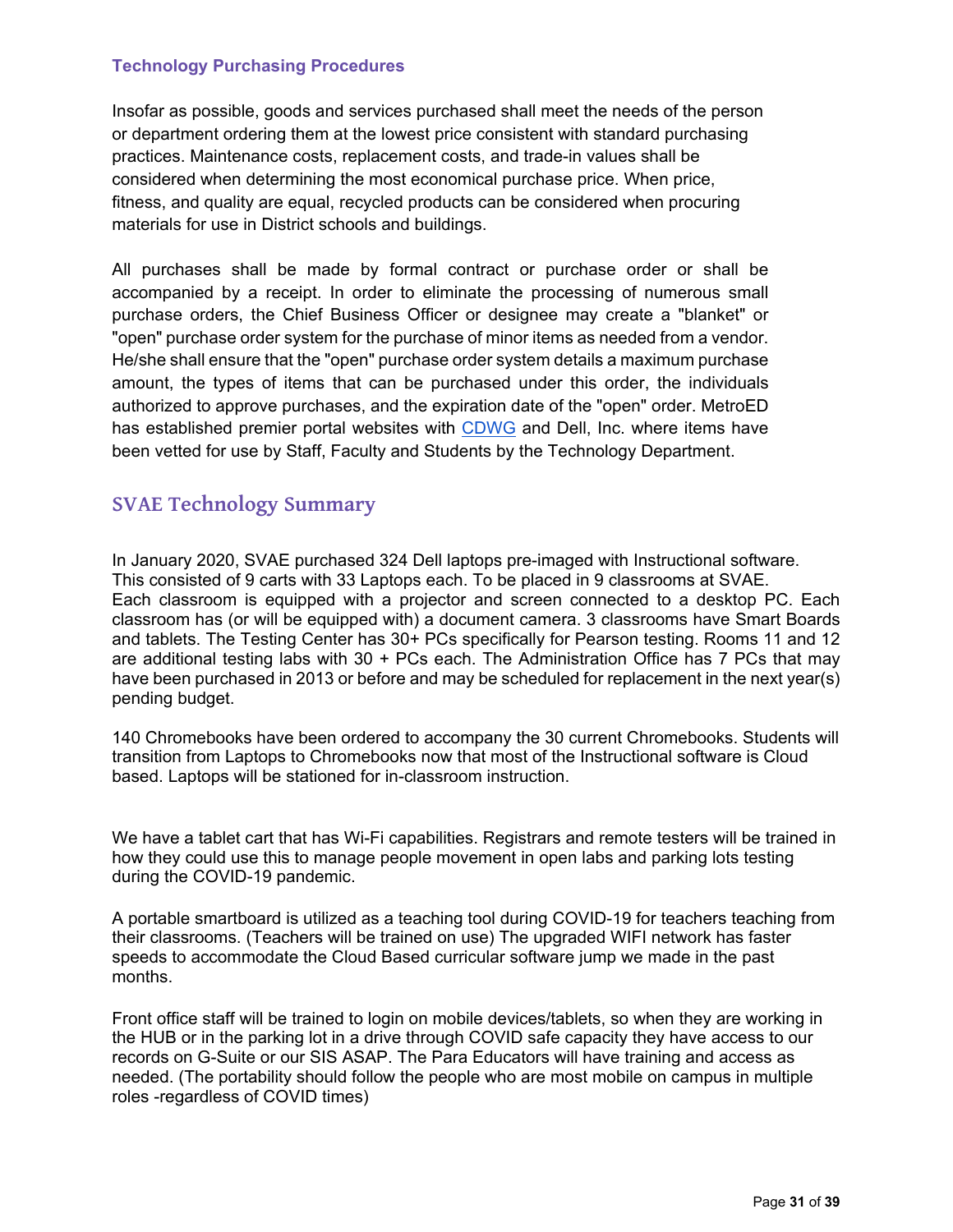#### **Current District Technology Needs**

| <b>Device Count</b><br>by Site | Price per Item                                                       | <b>SVCTE</b><br>Quantity | <b>SVAE</b><br>Quantity | <b>Sites Offices</b><br>Quantity | Like as Like<br><b>Replacement</b><br><b>Costs</b> |
|--------------------------------|----------------------------------------------------------------------|--------------------------|-------------------------|----------------------------------|----------------------------------------------------|
| Desktops                       | \$1000                                                               | 272                      | 85                      | 33                               | \$390,000                                          |
| Laptops                        | \$1150                                                               | 154                      | 3                       | 7                                | \$188,450                                          |
| iMacs                          | \$2500                                                               | 70                       |                         | $\mathbf 1$                      | \$179,000                                          |
| <b>MacBook</b>                 | \$1500                                                               | 3                        |                         | $\mathbf{1}$                     | \$6,000                                            |
| iPads                          | \$490                                                                | 80                       |                         |                                  | \$39,200                                           |
|                                | <b>Total Cost Of</b><br>Replacement<br>(TCOR) for<br>current devices |                          |                         |                                  | \$802,650                                          |

\* All prices and amounts based on a best estimate at the time

MetroED Refresh Cycle \*Due to COVID -19 impact on budgets, the refresh cycle timelines may have changed.

| <b>MetroED Refresh Cycle</b>                   | <b>Start Date</b> | <b>End Date</b>          | <b>Timeline</b> | <b>Status</b> |
|------------------------------------------------|-------------------|--------------------------|-----------------|---------------|
| <b>Project Timeline</b>                        | Jan 1, 2020       | Jul 31, 2023             |                 | Active        |
| All PCs purchased before 2016                  | Jan 1, 2020       | Jul 31, 2022             |                 | Upcoming      |
| <b>Teacher Work Stations</b>                   | Jan 15, 2020      | Jun 1, 2021              |                 | In Progress   |
| <b>District &amp; Site Office Workstations</b> | Jan 15, 2020      | Jun 1, 2021              |                 | In Progress   |
| <b>SVAE Laptop Deployment</b>                  |                   | Feb 1, 2020 Mar 15, 2020 |                 | Complete      |
| <b>Digital Room Upgrades</b>                   |                   | Jan 1, 2021 Jun 30, 2022 |                 | Active        |
| <b>Printer Centralization</b>                  | Dec 1, 2021       | Jul 30, 2022             |                 | Active        |

**Technology Refresh Goals 2020 – 2023** (*See Appendix N*.)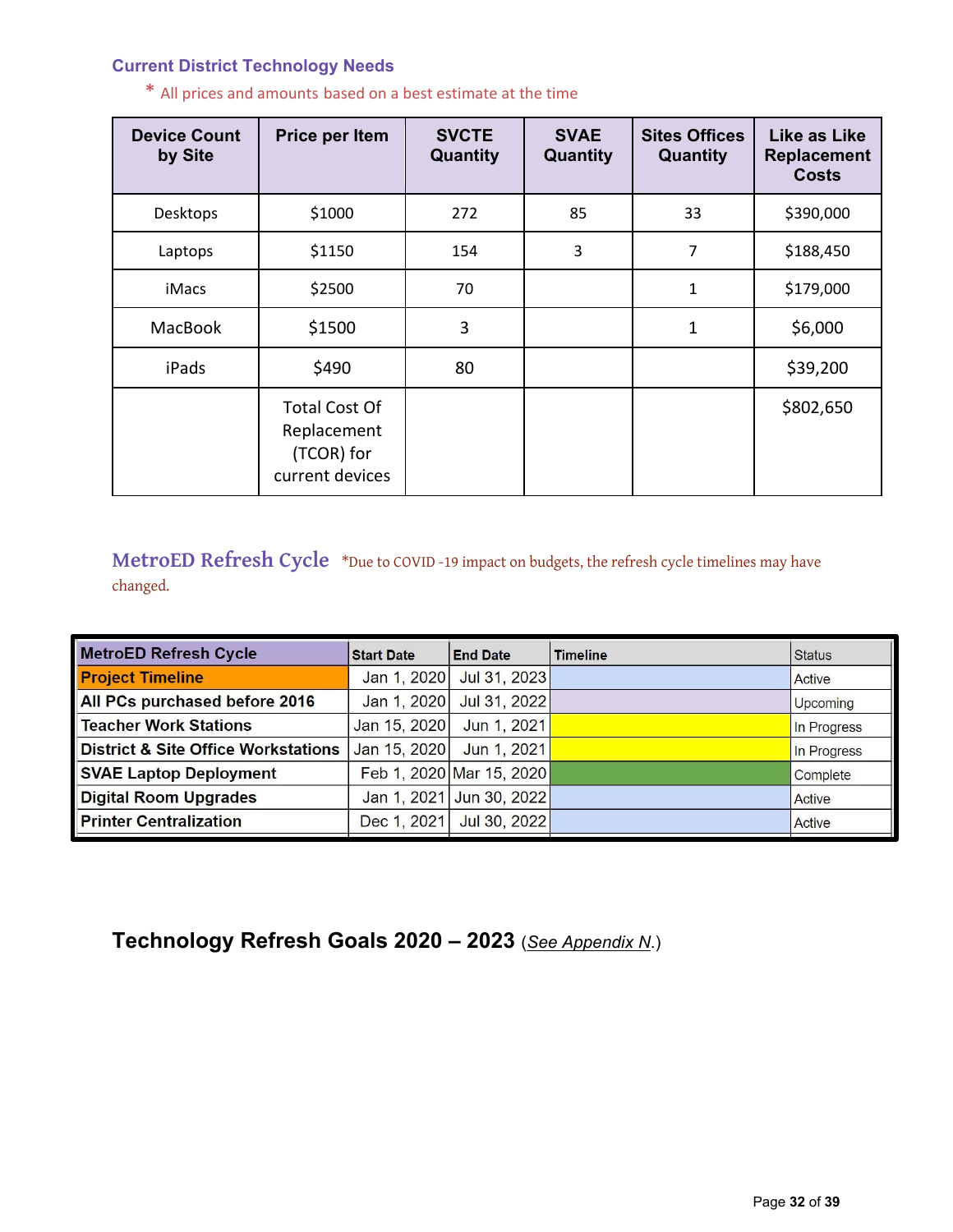## **Standardized Platform**

The district is seeking to standardize the platform of staff, faculty and student computers, tablets and other devices as well as the digital audio/video and projection used for classroom instruction. Many of our classes use computers for research, reports, testing and presentations, all that can be accomplished using the G Suite Google Apps for Education and Google Chrome Browser. Some classes have specialized software that may require a PC. Replacing laptops, desktops, or iPads with Chromebooks where applicable will greatly reduce the cost and provide an environment conducive to blended learning and 24/7 access by students on and off site. Standardizing printers as well as the process for centralized printing will be rolled out in the latter year!

- Standard Platform for SVCTE Faculty: Laptop w/docking station and 24" or 27" monitor, keyboard, mouse.
- Standard Platform for SVCTE G-Suite student devices: 11"to 14" Chromebook
- Standard Platform for SVCTE student devices: All-in-One PC, Laptop, iPad, iMac\*, MacBook Pro\*
- Standard Platform for SVAE Faculty: Laptop w/docking station and 24" or 27" monitor, keyboard, mouse.
- Standard Platform for SVAE student devices: Laptop, Chromebook or tablet for Smartboard interaction
- Standard Platform for all Offices: Laptop w/docking station w/Dual Monitors or All-in-One PC w/Dual Monitors
- Standard Platform for SVCTE Digital Audio/Video: Extron Pole Systems w/HDMI Matrix and Airtame for Wireless presentation
- Standard Platform for SVAE Digital Audio/Video: Extron Digital controller w/ Flat screen Monitors, Touch-enabled in ESL Classrooms, Wireless presentation.
- \* Certain courses require special hardware/software to meet the curriculum requirements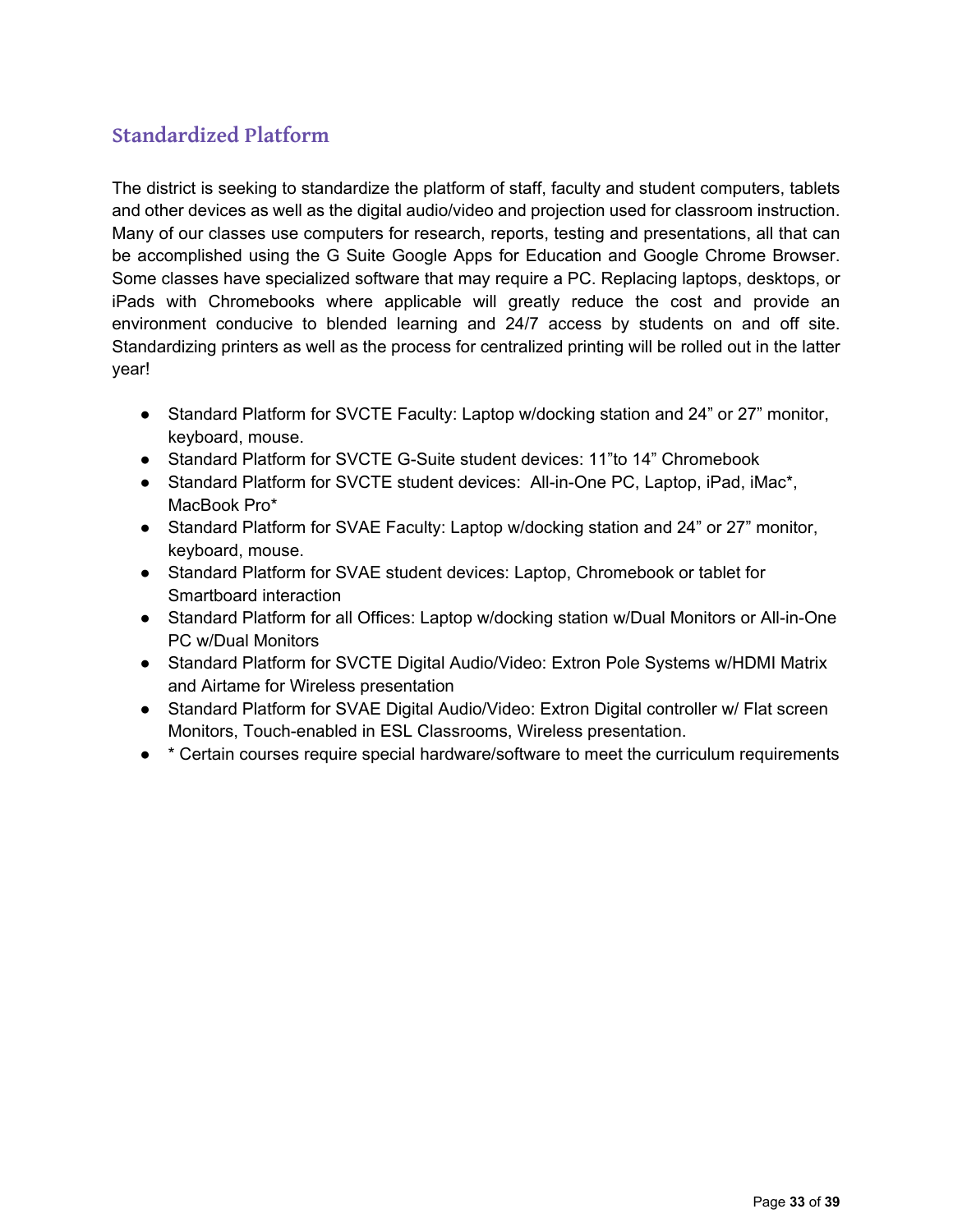#### **Summary**

*The Metropolitan Education District Career Technical Education Technology Plan is a living document and a guide for how the district will continue to scale and sustain technology in the future as we strive to support student achievement in Career Technical Education. Since the summer of 2017; the strides we have made as an IT Department in updating our Network Infrastructure to include new Fiber Optics, next generation Ethernet cabling, Cloud Managed Network Switches, Upgraded Wireless Access, Increased bandwidth, Managed Firewall, Video Surveillance and other hardware/software, addresses items listed in the 2016 FCMAT Study and meets the 2018-19 Strategic Goal #1 of "Enhancing Technology through Knowledge and Delivery".* 

*The move to a Google Apps for Education school has brought about increased collaboration across the district, along with the Canvas Learning Management System now in use at both SVCTE and SVAE provided at home access for distance teaching and learning that has proved vital given the current pandemic, introduced ChromeBooks for student use that will inevitably reduce our cost for technology, addresses Goals #2, 3, and 6 to "Build a collaborative and healthy culture", "Increase organizational effectiveness and efficiency", and "Increase student achievements". Digital Display boards to enhance communication and the use of specialized software for our multimedia and robotics engineering courses are further examples of some of the innovation applied to meet our objectives.*

*The introduction of the On Line Purchase Order System as well as Paper Cut for printer management, has helped streamlined business services and will further our efforts to meet Goals #3 and 5, "Increase organizational effectiveness and efficiency" and "Achieve financial stability and sustainability".* 

*Despite the many setbacks and interruptions to "life as we knew it", the COVID crisis has better prepared our IT Department and District to meet the challenges of distance learning, work from home and managing business from a remote site should there be other events that cause a shutdown of our campus. This plan will serve us well going forward for what comes next.* 

*Chuck King Manager of Information Technology January 2021*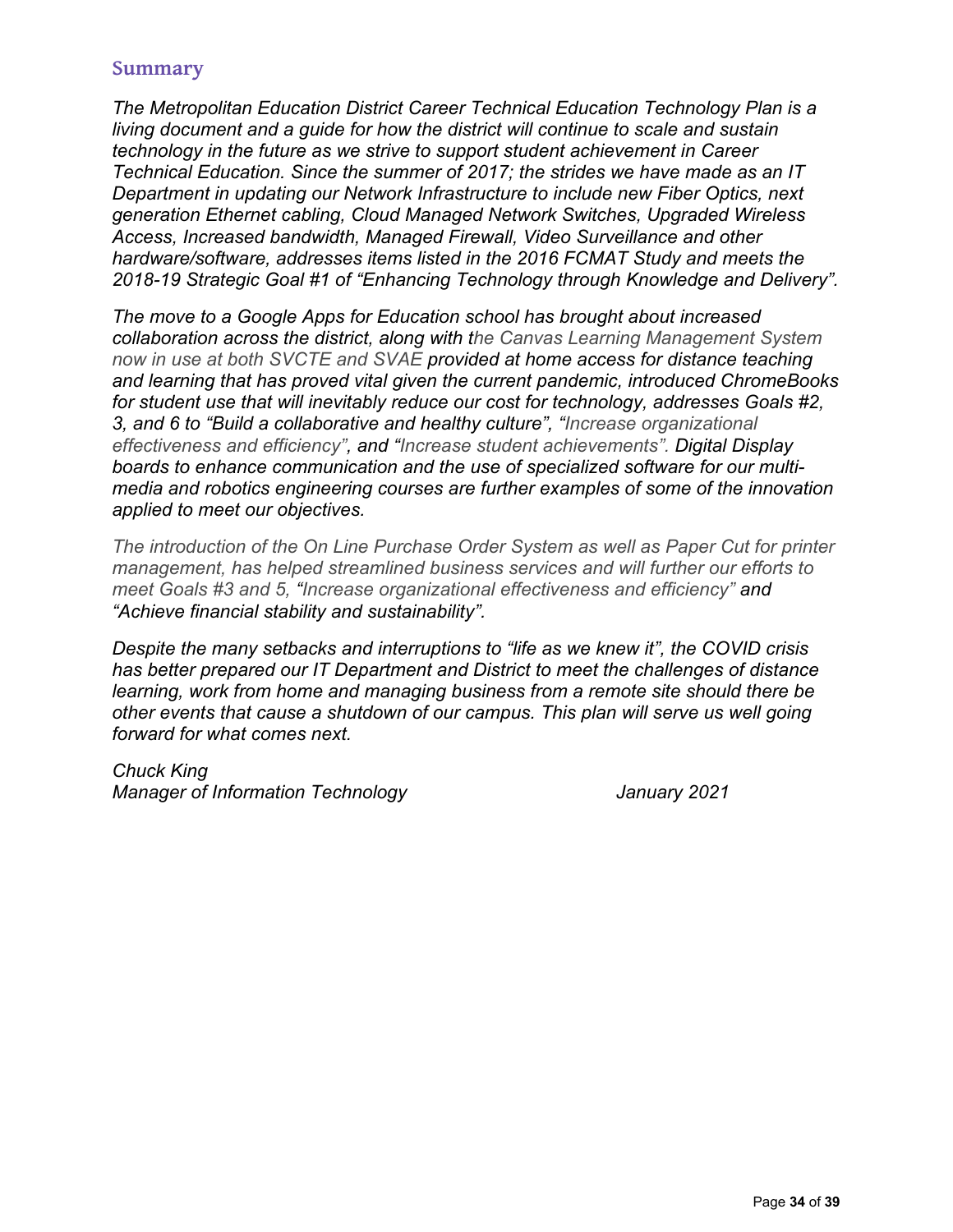## **Appendix**

- A. BP-6163.4 Student Use of Technology
- B. BP‐6162.6 Use of Copyright Materials
- C. BP‐5131.2 Bullying
- D. BP-1114 District Sponsored Social Media
- E. BP-3515 Campus Security
- F. BP‐4040 Employee Use of Technology
- G. BP‐3300 Expenditures and Purchases
- H. AR-6163.4 Student Use of Technology
- I. AR-4040.1 Employee Use of Technology Email
- J. E-6163.4 Student Use of Technology Agreement
- K. E-4040 Employee Net Use Agreement
- L. E-4040.3 Employee Software Use Agreement
- M. E‐4042 Employee Software Code of Ethics
- N. Technology Refresh Goals 2020 2023

## **SVCTE/SVAE Classroom Technology Refresh Goals 2020 - 2023**

| <b>Activity/Task/What</b>      | Who is       | By When:   | <b>Status/Comments:</b>              |
|--------------------------------|--------------|------------|--------------------------------------|
|                                | responsible: |            |                                      |
| Install standardized           | Technology   | 06/30/2021 | Standard bundle is Docking station,  |
| workstation bundle(s)          | Department   |            | 27" monitor w/Keyboard/mouse,        |
| for all SVCTE and              | Staff        |            | Webcam, extra charger and bag        |
| <b>SVAE</b> teachers           |              |            |                                      |
| <b>SVCTE Room 108</b>          | Technology   | 03/30/2021 | Laptops in cart removed and          |
| <b>Medical Health. Deliver</b> | Department   |            | Re-distributed and potentially       |
| two Chromebook carts           | <b>Staff</b> |            | disposed.                            |
| $w/32$ 64 CBs total            |              |            |                                      |
| SVCTE Rooms 203,               | Technology   | 03/30/2021 | Laptops in Dental can be retained or |
| 206, 207, 209, 210.            | Department   |            | retired. IT staff will assess.       |
| Deliver Chromebook             | Staff        |            |                                      |
| Cart w/32 CBs to each          |              |            |                                      |
| room                           |              |            |                                      |
| <b>SVCTE Room 211</b>          | Technology   | 03/30/2021 | If instruction cannot be conducted   |
| Pharmacy. IT Staff will        | Department   |            | on Chromebooks, a quote will be      |
| assess whether need            | Staff        |            | obtained to refresh the current      |
| for laptops is required.       |              |            | laptop cart.                         |
| SVCTE Rooms 305 &              | Technology   | 03/30/2021 | HVAC to be assessed for possible     |
| 307 HVAC &                     | Department   |            | iPads based on Instructors request.  |
| <b>Construction. Deliver</b>   | <b>Staff</b> |            |                                      |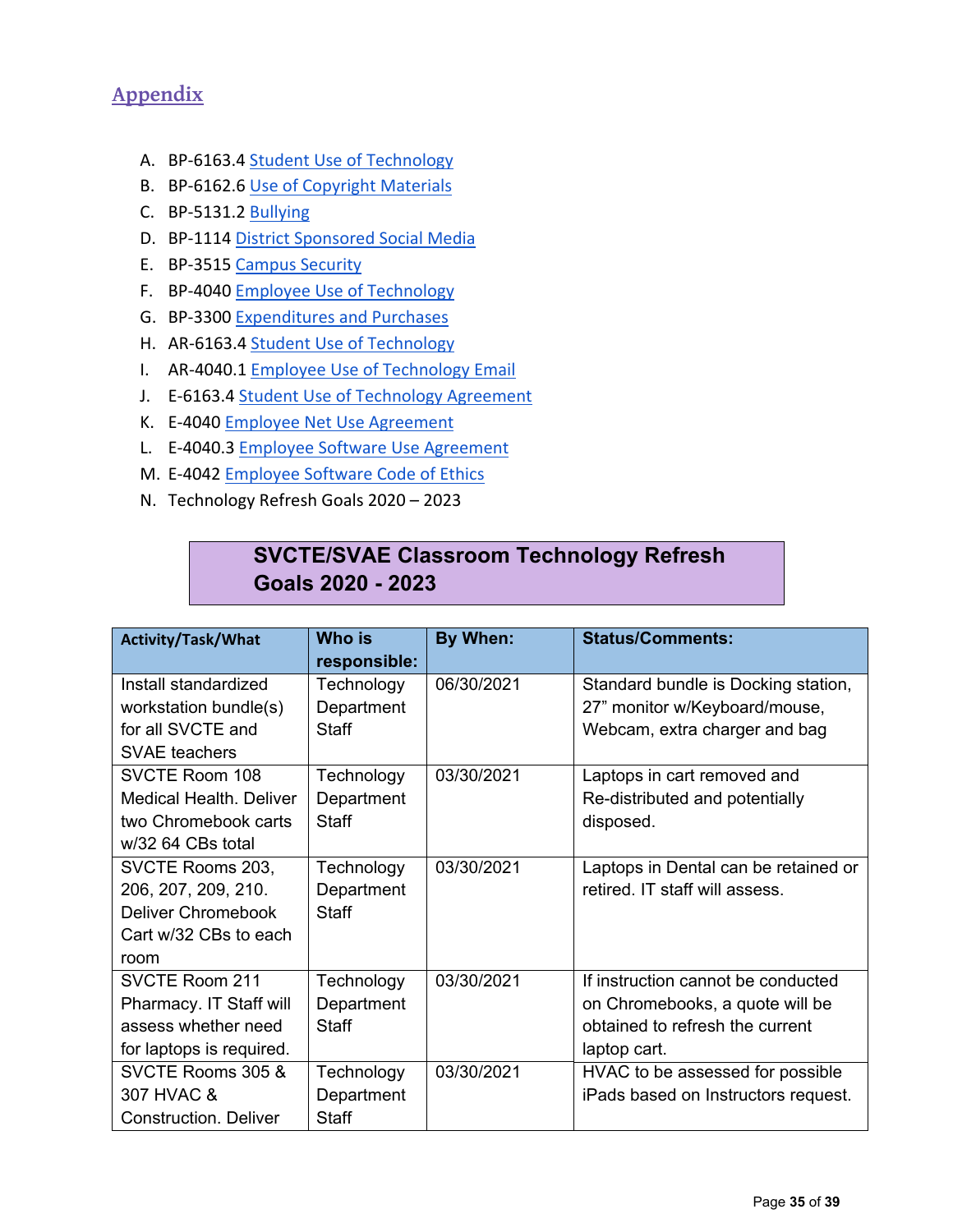| <b>Chromebook Carts</b>        |              |                 |                                      |
|--------------------------------|--------------|-----------------|--------------------------------------|
| w/32 CBs each.                 |              |                 |                                      |
| <b>SVCTE Room 302</b>          | Technology   | 03/30/2021      | If instructional software requires   |
| <b>Electrical Maintenance:</b> | Department   |                 | PCs, current PCs will be assessed    |
| Assess software use to         | <b>Staff</b> |                 | for replacement with current         |
| determine if Instructor        |              |                 | inventory and placed on refresh      |
| can use Chromebooks            |              |                 | schedule.                            |
| instead of PCs.                |              |                 |                                      |
| SVCTE Building 500             | Technology   | 03/30/2021      | New versions of Instructional        |
| Auto Services labs will        | Department   |                 | software may no longer require use   |
| be equipped with one           | <b>Staff</b> |                 | of PCs. If current Shop Key software |
| Chromebook cart each           |              |                 | to be used, PCs will be assessed for |
| w/32 CBs.                      |              |                 | replacement with current inventory   |
|                                |              |                 | and placed on refresh schedule.      |
| SVCTE Building 600             | Technology   | 03/30/2021      | New versions of Instructional        |
| Auto, Trucks Labs will         | Department   |                 | software may no longer require use   |
| be equipped with one           | <b>Staff</b> |                 | of PCs. If current Shop Key software |
| Chromebook cart each           |              |                 | to be used, PCs will be assessed for |
| w/32 CBs.                      |              |                 | replacement with current inventory   |
|                                |              |                 | and placed on replace schedule.      |
| <b>SVCTE Room 707/708</b>      | Technology   | 03/30/2021      | Current PCs will be removed for      |
| Fire Sci. will be              | Department   |                 | disposal and Chromebooks enabled     |
| equipped with one              | <b>Staff</b> |                 | for student use.                     |
| Chromebook cart w/32           |              |                 |                                      |
| CBs.                           |              |                 |                                      |
| SVCTE Room 706 &               | Technology   | 03/30/2021      | New versions of Instructional        |
| 703 software use will          | Department   |                 | software may no longer require use   |
| be assessed to                 | <b>Staff</b> |                 | of PCs. If current Shop Key software |
| ascertain if                   |              |                 | to be used, PCs will be assessed for |
| Chromebooks can                |              |                 | replacement with current inventory   |
| replace current PC             |              |                 | and placed on refresh schedule.      |
| use.                           |              |                 |                                      |
| SVCTE Rooms 702 &              | Technology   | $06/30/2021 -$  | Based on purchase date and 5-year    |
| 709.                           | Department   | Replace in 2022 | refresh schedule in Tech Plan,       |
| Laptops to be                  | <b>Staff</b> | $-23$           | Laptops in these classes will be on  |
| assessed for                   |              |                 | schedule for replacement in 2022-    |
| functionality.                 |              |                 | 23 school year.                      |
| SVCTE 101 Fashion              | Technology   | 03/30/2021      | * PCs to be replaced unless Adobe    |
| Design                         | Department   | *06/30/2021     | Apps can run on Chromebook           |
| Assess software in use         | <b>Staff</b> |                 |                                      |
| SVCTE 103 Mobile               | Technology   | 06/30/2021      | To be assessed for life and          |
| Apps iMacs. Conduct            | Department   |                 | capability. Place on schedule for    |
| inventory to determine         | Staff        |                 | replacement.                         |
| age                            |              |                 |                                      |
| SVCTE 104 Film &               | Technology   | 06/30/2021      | To be assessed for life and          |
| Video iMacs. Conduct           | Department   |                 | capability. Place on schedule for    |
| inventory to determine         | Staff        |                 | replacement.                         |
|                                |              |                 |                                      |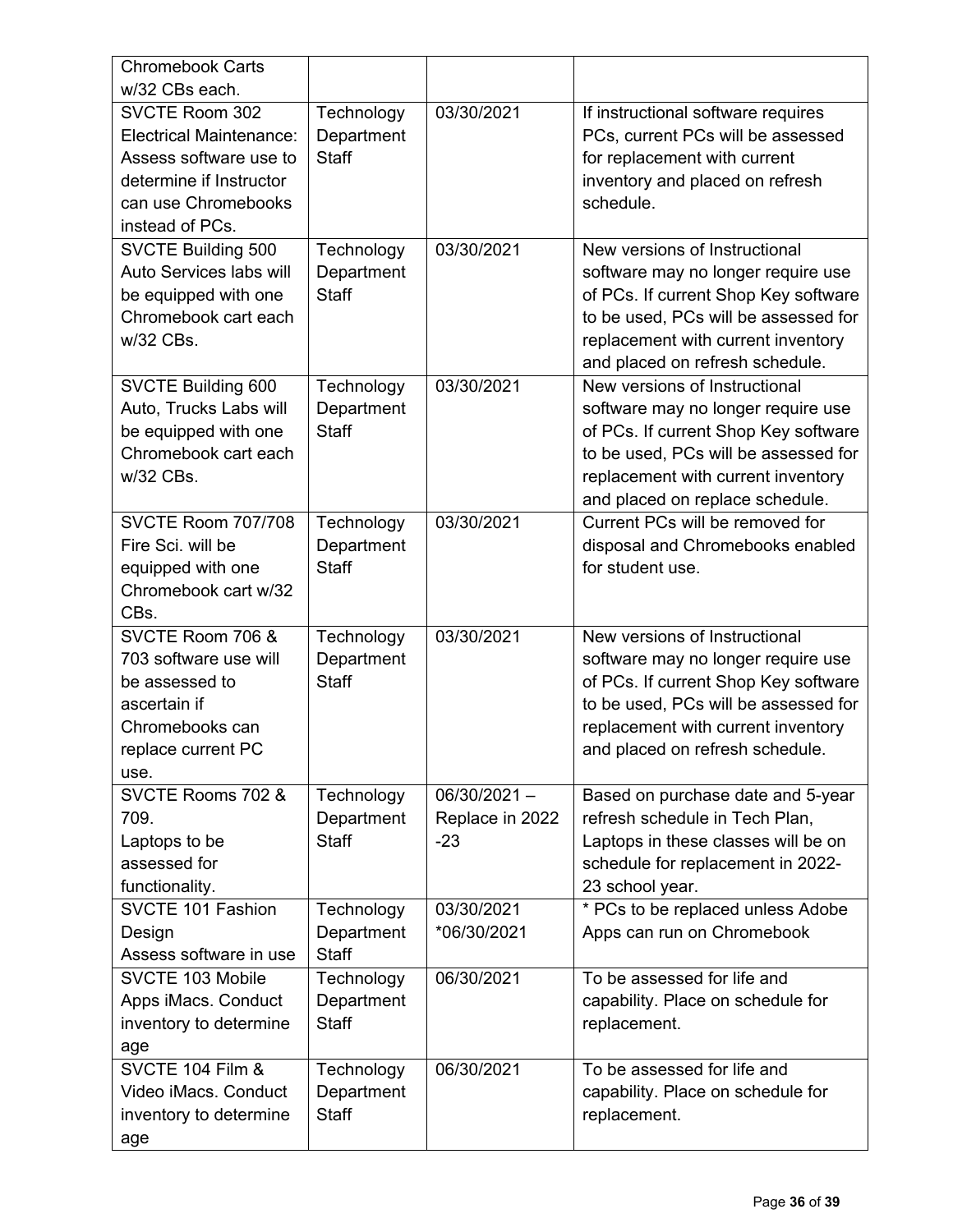| SVAE classrooms $4 -$ | Technology   | 06/30/2021 | Place laptops in ESL and other |
|-----------------------|--------------|------------|--------------------------------|
| 9 and 16-21 will have | Department   |            | rooms as directed.             |
| carts w/32 Laptops    | <b>Staff</b> |            |                                |
| each                  |              |            |                                |

## **SVCTE & SVAE Office Technology Refresh Goals 2020 - 2023**

| <b>Activity/Task/What</b>    | <b>Who is</b> | By When:   | <b>Status/Comments:</b>             |
|------------------------------|---------------|------------|-------------------------------------|
|                              | responsible:  |            |                                     |
| Replace all SVCTE &          | Technology    | 7/30/2021  | SVCTE Registrars, AP & Program      |
| <b>SVAE Office</b>           | Department    |            | Rep have new workstations, SVAE     |
| workstations if              | <b>Staff</b>  |            | office staff need to be assessed as |
| purchased prior to           |               |            | do Counselors and other staff at    |
| 2016                         |               |            | both sites & M&O                    |
| <b>Assess Printer copier</b> | Technology    | 06/30/2022 | Centralize printer/copiers to       |
| needs                        | Department    |            | increase efficiency and lower cost  |
|                              | Staff         |            |                                     |

## **District Technology Refresh Goals 2020 -2023**

| Activity/Task/What       | <b>Who is</b> | By When:       | <b>Status/Comments:</b>                |
|--------------------------|---------------|----------------|----------------------------------------|
|                          | responsible:  |                |                                        |
| Upgrade Audio-visual     | Technology    | 08/01/2023     | Assess classrooms that will need       |
| equipment in all         | Department    |                | HDMI cabling and control panels.       |
| classrooms to include    | <b>Staff</b>  |                | Assess projector life and upgrade      |
| <b>HDMI</b> and wireless |               |                | with Airtame wireless devices.         |
| connectivity             |               |                | Retain quotes and hire integrator to   |
|                          |               |                | install.                               |
| Assess software use      | Technology    | 08/01/2021     | Gather list of all software used for   |
| across the district for  | Department    |                | instruction and submit to the          |
| compliance with          | Staff         |                | California Student Data Privacy        |
| SB1177.                  |               |                | Alliance for SB1177 compliance.        |
| Acquire an Asset         | Technology    | 03/30/2021-    | User will be trained to access and     |
| <b>Management System</b> | Department    | 6/30/2021      | utilize the system                     |
| that provides access to  | <b>Staff</b>  |                |                                        |
| department managers      |               |                |                                        |
| with reporting           |               |                |                                        |
| capabilities             |               |                |                                        |
| Review inventory         | Technology    | 03/30/2021     | Determine what items have not          |
| conducted in 2016 and    | Department    |                | been disposed that are either still in |
| assess device age        | Staff         |                | use or in storage. Place on refresh    |
|                          |               |                | cycle if appropriate                   |
| Conduct inventory of     | Technology    | $03/30/2021 -$ | Determine what items should be         |
| any new purchased        | Department    | 06/30/2021     | disposed that are either still in use  |
| devices from 2017 to     | <b>Staff</b>  |                | or in storage. Place on refresh cycle  |
| current and enter into   |               |                | if appropriate                         |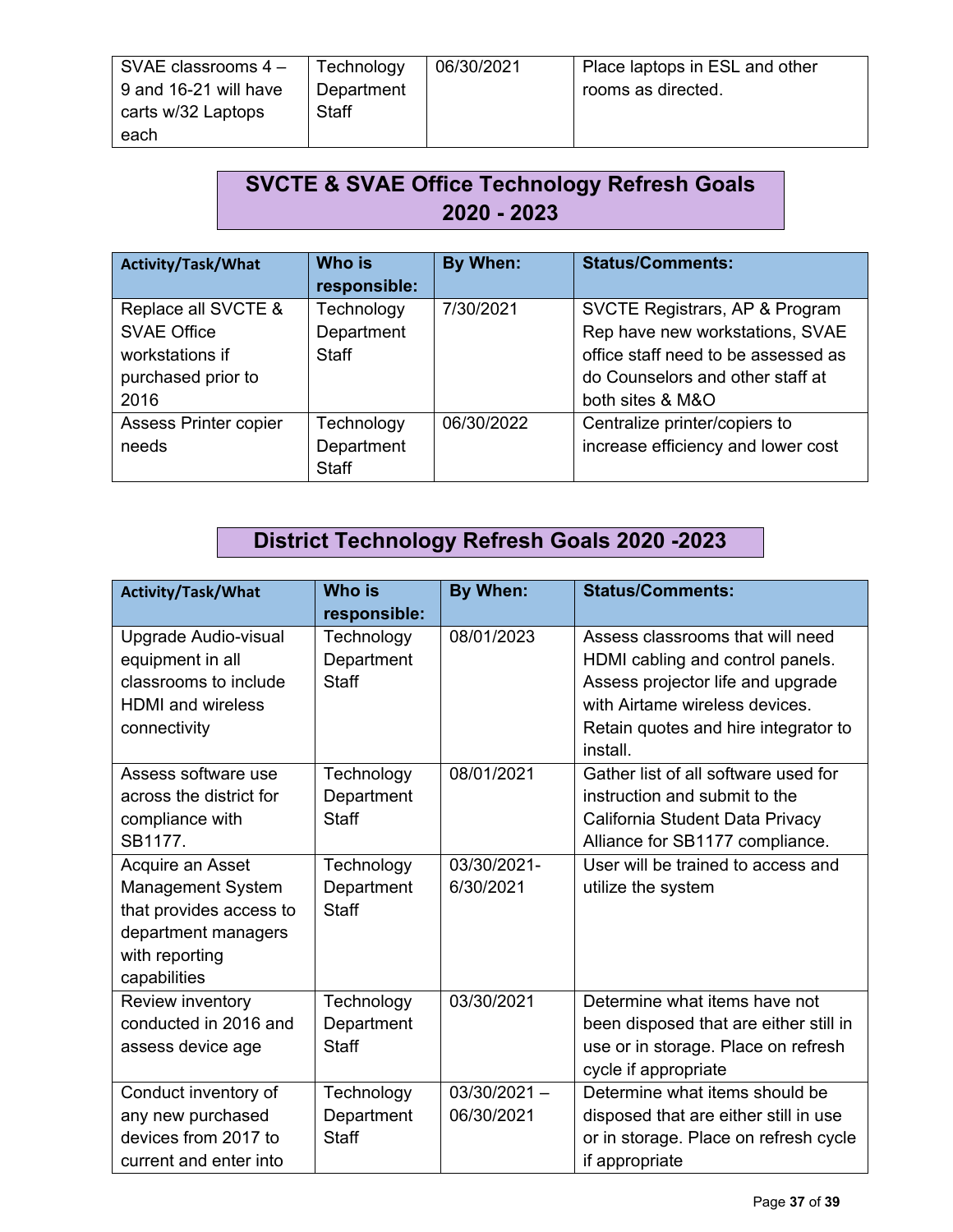| <b>Asset Management</b> |            |            |                                    |
|-------------------------|------------|------------|------------------------------------|
| System                  |            |            |                                    |
| Assess Printer copier   | Technology | 06/30/2022 | Centralize printer/copiers to      |
| needs                   | Department |            | increase efficiency and lower cost |
|                         | Staff      |            |                                    |